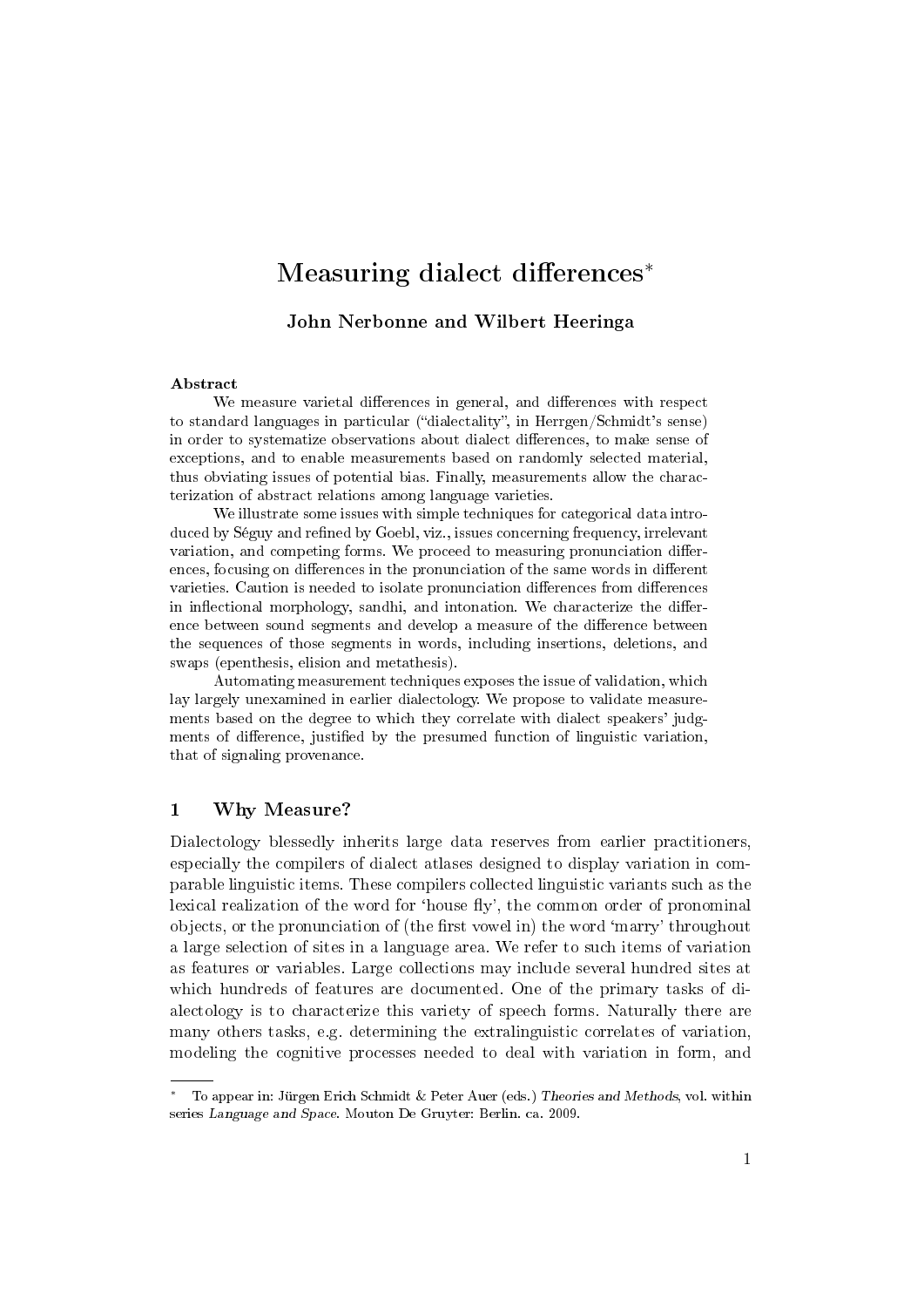understanding the tension between variation and effective comprehension, but many of these require good primary characterizations of the linguistic variation.

The data reserves are so large and complex that simple attempts to characterize the differences always encounter problems of different sorts, many of which are well documented. Bloomfield (1933, Chap.19) discusses how linguistic variants often do not map neatly to geography, noting exceptions of two types, linguistic exceptions, in which linguistically similar material does not project to geography in the same way (the same etymological vowel is realized differently in two different words) and geographic exceptions, where linguistic variants project fairly simply but where pockets of exception remain. A larger problem is that even very thorough studies (Kurath and McDavid 1961, König 1994) inevitably examine only a very small fraction of the features documented in substantial atlases. This leaves dialectology open to the charge statisticians have dubbed "cherry picking", i.e. picking variables that confirm the analysis one wishes to settle on. Given the tens of thousands of features which may differ between languages (in lexical items alone!), we would do well to take measures to avoid the danger of fortuitous selection.

Finally, we are motivated to develop measurement techniques in order develop hypotheses about variation that require abstract characterizations. These indeed seem within reach given the right level of abstraction.

We preview briefly how the use of measurement schemes attacks these issues. By measuring differences we map them to numbers. This numerical characterization enables us to integrate information from large samples of linguistic variables  $\frac{1}{2}$  iust by adding the differences. We postulate that the pronunciation difference between 'night' as pronounced diphthongally in standard American, [nait], and the same word pronounced monophthongally in the American south, [nat], is a number that may be added to other measures of difference from a large sample. Given this, we may collect many measurements involving many pairs of pronunciations, enabling an aggregate and therefore more abstract characterization of the data. Once we have an aggregate, then we need not be distracted by linguistic exceptions, which simply contribute differently  $-$  perhaps more and perhaps less  $-$  to the sample. Geographic exceptions may of course remain, but only if the weight of a great deal of linguistic evidence bears this out. The single exceptional feature no longer spoils a characterization, which is based on the tendencies of many features. We avoid the dangers of relying on fortuitously chosen data by including a great deal of data, and abstract characterizations inherit the reliability of the mass of data on which they are based.

## 2 Categorical Data

The strategy of characterizing dialects on the basis of large aggregates of data samples was pioneered in dialectometry by Jean Séguy and Hans Goebl (Séguy 1973, Goebl 1984), who analyze large samples at a nominal, or categorical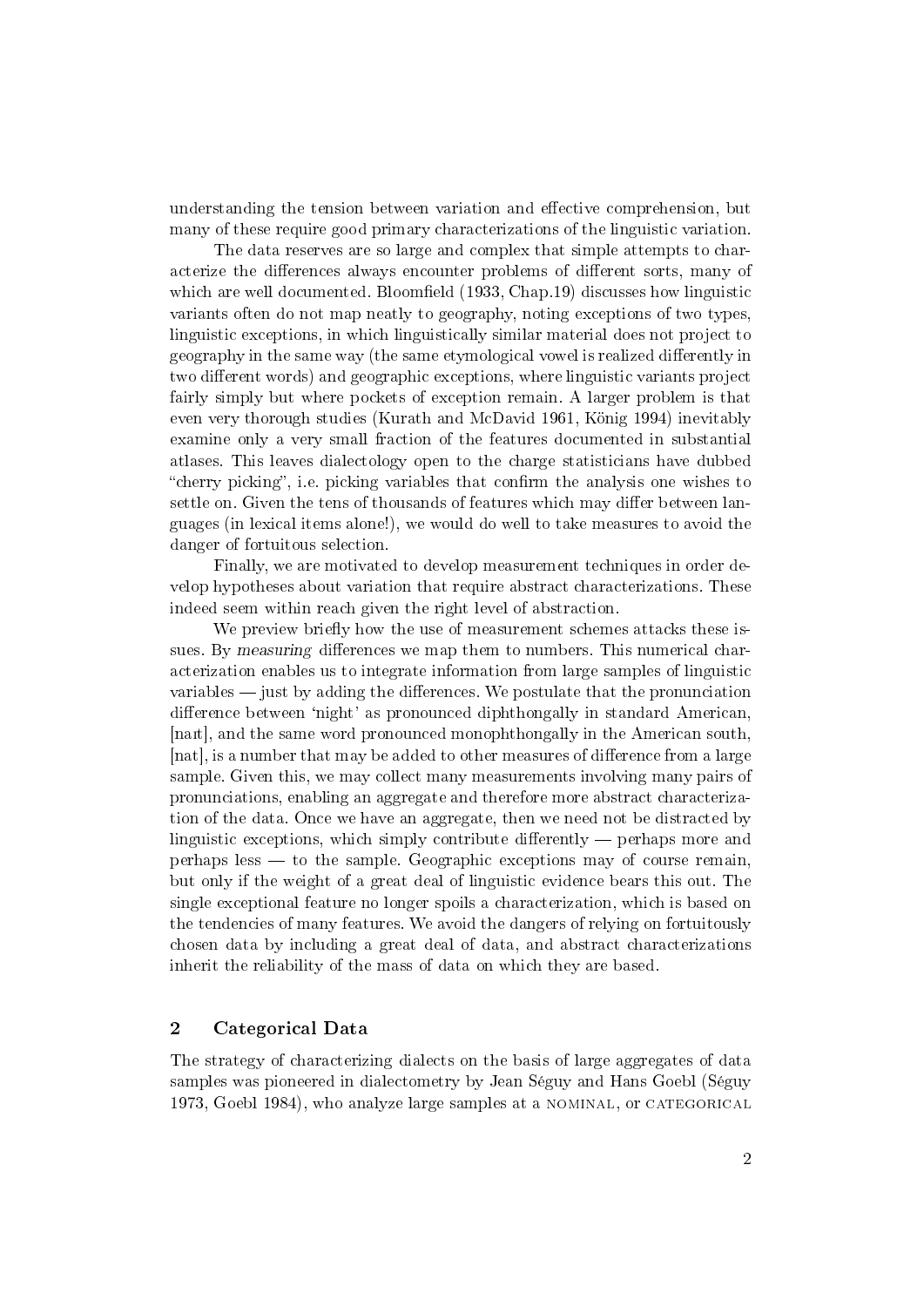level. Categorical data analysis views data as belonging either to the same or to different categories. One may then measure the SIMILARITY between the lexicalizations for the concept DRAGONFLY, i.e., variants such as 'darning needle' vs. 'dragonfly' as zero  $(0)$  in case the variants are not the same, and one  $(1)$  if they are. Alternatively, one may measure the dissimilarity or DISTANCE between the two variants, in which case the values switch. Henceforth we focus on distances rather than similarities, but we maintain that the two perspectives are interchangeable.

It is also possible to weight some items as more important than other. Goebl (1984), for example, advocates the use of a similarity measure weighted to favor infrequent coincidence, which Nerbonne and Kleiweg  $(2007:160-163)$ evaluate positively. We shall ignore such weightings in the remainder of this article, but we note that it is straightforward to apply weightings such as Goebl's to the all the aggregating procedures below.

We also need to deal with competing forms. In the simple case where a single form at one site is compared with two at another, the mean of the two distances is used. Nerbonne and Kleiweg (2003) generalize this idea.

Both Séguy and Goebl include pronunciation differences among the variables they quantify. If the (first vowel of the) word 'marry' is among the pronunciation variables, then one may review the variants to determine whether the pronunciation is [æ], [ɛ], [e], or even [æʷ], [æ̯], [e̞] or [ē]. We then check straightforwardly whether two pronunciations are the same or not. A large number of such comparisons provides a reliable basis on which to measure varietal similarity. Exact identity may be too demanding a criterion, in which case one needs a procedure testing whether two sounds belong to the same class or not, effectively dealing with the problem of individual or irrelevant variation. In the running example, one might distinguish [æ] and its variants (including  $[x^{\mathrm{w}}]$  and  $[\circledast]$ ) from raised variants such as  $[\varepsilon]$  and  $[\circledast]$  (including  $[\circledast]$  and  $[\check{\mathrm{e}}]$ ). Naturally, it is important to defend the classification chosen. But if the classification is sound, then it is good methodology to include this  $0/1$  measurement as one of a large number on which an aggregate relation is assayed.

Even though their methodology is sound, we sought to go beyond the  $Séguy/Goebl$  categorical level of analysis for pronunciation differences, first, because it requires manual intervention in isolating specific aspects of pronunciation, where an automated process is possible. Second, we wished to make fuller use of the rich dialect atlas transcripts, rather than be limited to just selected variables.

# 3 String Distance Measure

Fortunately, there are effective algorithms available for comparing strings, i.e. sequences of symbols. Gusfield  $(1999: Ch.11)$  is an excellent summary of the current state of the art. Rather than try to summarize all the techniques,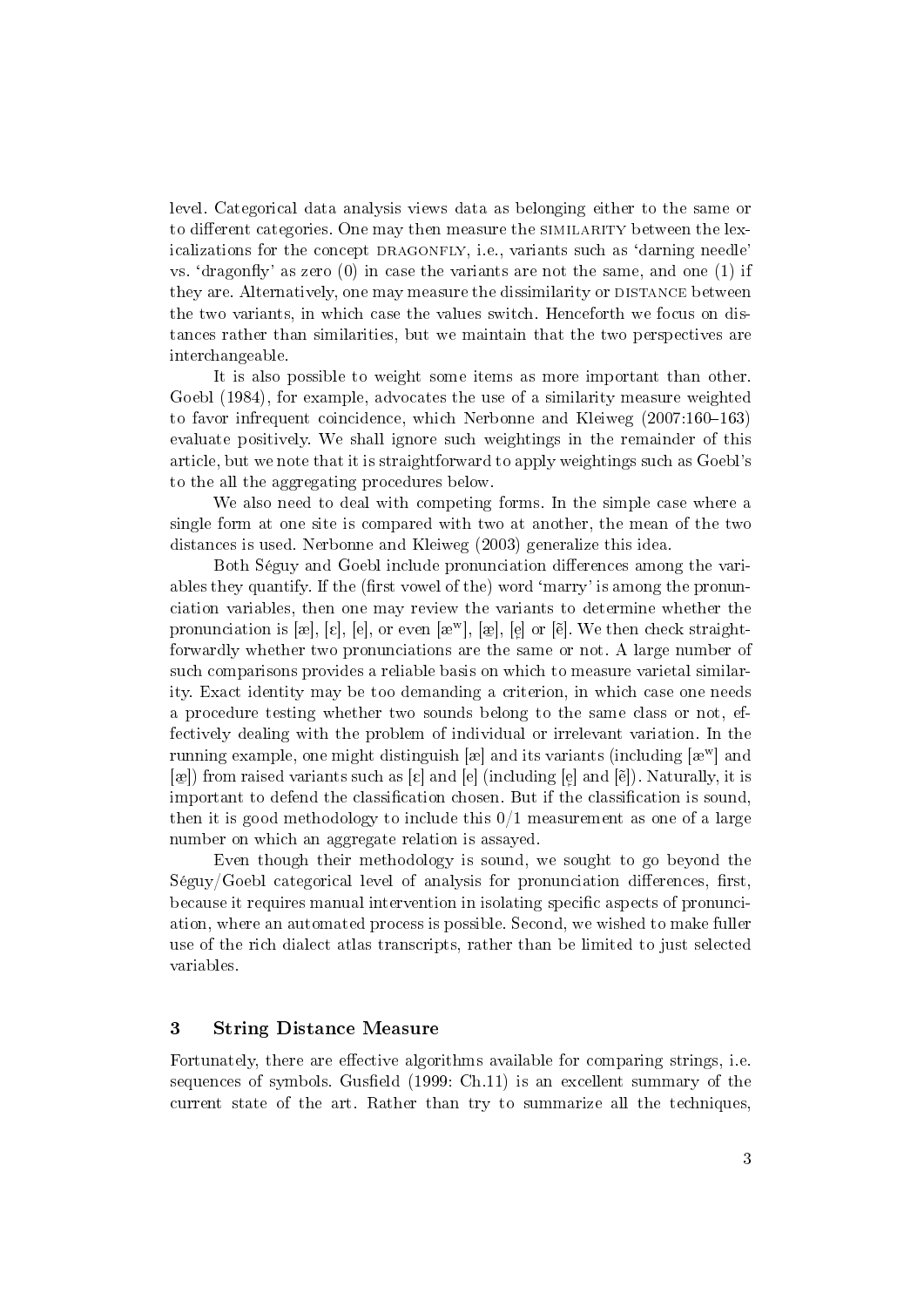we present EDIT DISTANCE here, also known as LEVENSHTEIN DISTANCE and string (EDIT) distance. We can approach edit distance from two perspectives, and it will be instructive to use both in this overview.

One the one hand, one may ask how many operations of a simple sort are required to transform one string into another. We illustrate how one dialectal pronunciation of German  $Durst$  'thirst', namely  $[tu\circ]]$  (Aachen) is transformed into another,  $[t\delta(t)]$  (Vielbrunn). By writing each derivation step, we can see the operations at work:

|             | t v ə               |  |                                                |
|-------------|---------------------|--|------------------------------------------------|
|             | $6 \quad c \quad t$ |  | substitute $\lbrack$ of $\lbrack$ or $\lbrack$ |
|             | $c - t$             |  | delete  ə                                      |
| $t_{\rm c}$ | $\Omega$            |  | t insert  t                                    |

If each operation is associated with a cost, e.g. one, then the Levenshtein distance is the sum of the least costly set of operations mapping one string to another. Since the three operations above are indeed minimal, the distance between the two strings is the sum of the cost of the operations, three. This is naturally rough; we examine more sensitive costs in Sec. 3.3 below. Gusfield  $(1999:11.1-$ 11.3) presents a dynamic programming algorithm for calculating Levenshtein distance efficiently.

The alternative perspective is that of alignment. Proceeding from the least costly derivation, we align identical segments that remain constant during the derivation and all pairs of segments where one was substituted for the other. Finally we align symbols with an empty segment in case they are involved in deletions or insertions. The result in this case is as follows.

$$
\begin{array}{ccccc}\n & t & \upsilon & \vartheta & \int \\
 t & 2 & \int & t \\
 \text{Costs} & 1 & 1 & 1\n\end{array}
$$

Given a derivation, the alignment may be recovered. Alignments are an important check on the quality of measurements (see Sec. 5), and we may search the aligned segment pairs (above  $[v/0]$ ,  $[\varphi/$  and  $[f]$ ), for regular correspondences (see Kondrak 2002, Prokic 2007).

The procedure is normally applied to the entire dialect material available. We measure the differences not only between all pairs of transcriptions for Durst 'thirst', but also those of dozens to hundreds more. It is sensible to use material which represents true pronunciation differences as purely as possible. and which therefore contains as few differences as possible due to inflectional morphology, sandhi, and intonation. After determining all of the pronunciation distances for all of the words, the pronunciation distance between sites is simply the mean pronunciation distance of all the words in the atlas's sample. These site  $\times$  site differences may be further analyzed using hierarchical clustering or multidimensional scaling (see Nerbonne, Heeringa and Kleiweg 1999, Heeringa 2004, or below for examples). Peter Kleiweg maintains an interactive demo at www.let.rug.nl/kleiweg/lev/ which includes various operation weights as well as the opportunity to use segment distances derived from features.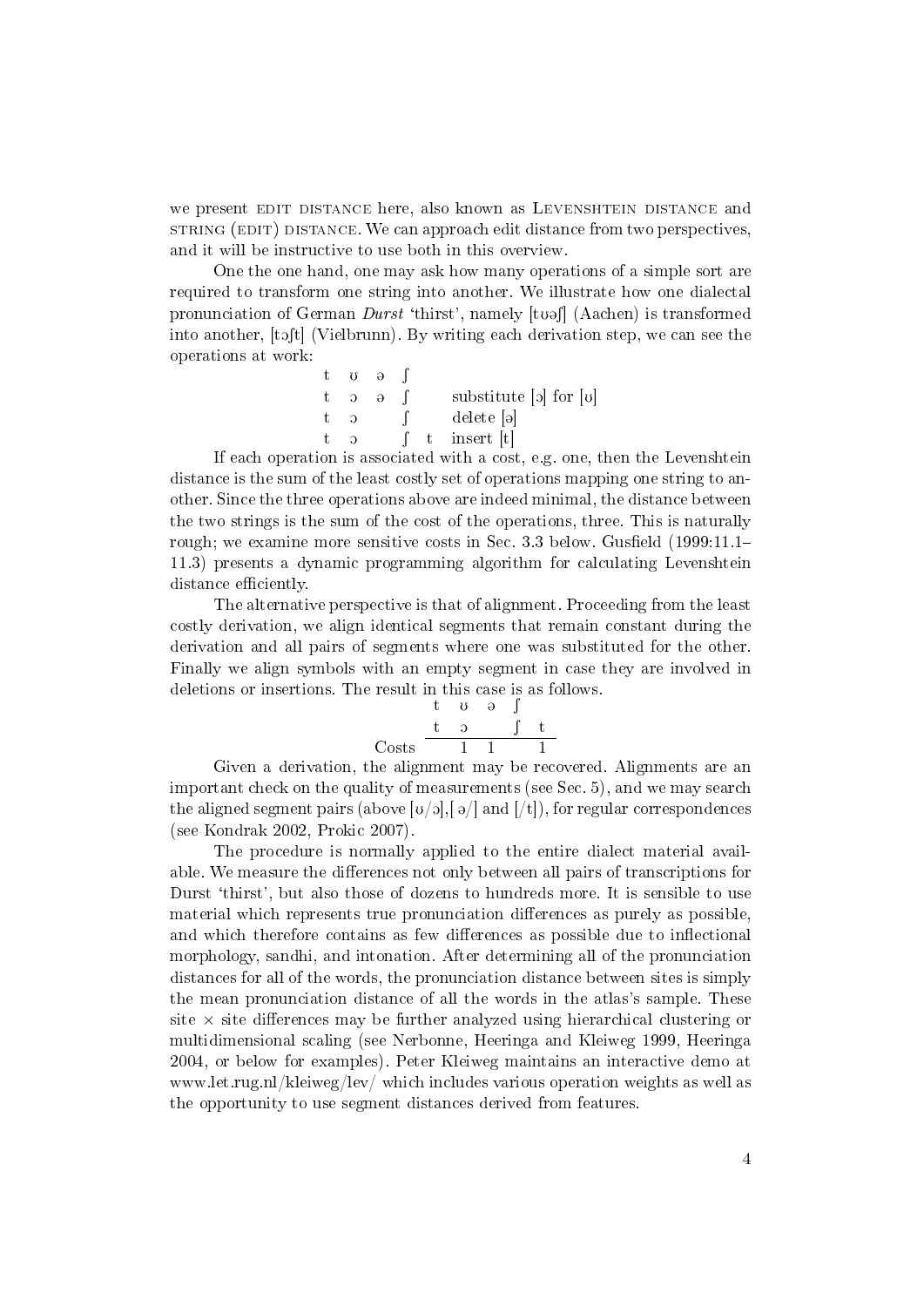We turn now to the linguistic interpretation of this sort of measurement. We note first that the measurement may be automated so as to require no manual intervention (see  $RuG/L^{04}$ , www.let.rug.nl/kleiweg/L04/), and second that it is sensitive to a large number of pronunciation differences, not merely to a limited set chosen by the investigator.

Third, however tempting it might be to interpret the insertions, deletions and substitutions as historical sound changes, we warn that the operations work strictly on the surface. Alignments provide documentation of sound correspondences, but the procedure is not designed to discover or simulate historical changes.

Fourth, even though there is a unique least cost of operations mapping from one string to another, there may be different sets of operations that corresponds to different alignments. This is one reason we are motivated to explore more sensitive measures of phonetic overlap (see Sec. 3.3 below).

Fifth and finally, there are many potential refinements of the procedure which might be expected to yield more precise measurements. In 3.2 we discuss how one might discount the effects of fast speech rules, and in 3.3 how to build more phonetic sensitivity into the measure, e.g., by weighting the substitutions phonetically. In 3.5 we consider enforcing a syllabicity constraint, making the calculation sensitive to context, and including metathesis as a basic operation.

#### 3.1 Formal properties

We note some formal properties of edit distance, reviewing material in Kruskal  $(1999)$  and Gusfield  $(1999)$ . First, edit distance is a generalization of Hamming distance, which makes no provision for insertions and deletions. We illustrate Hamming distance below:

$$
\begin{array}{ccccc}\n & t & \upsilon & \ni & \uparrow \\
\text{Costs} & & \stackrel{\uparrow}{\phantom{}1} & \stackrel{\uparrow}{1} & \stackrel{\uparrow}{1} & \stackrel{\uparrow}{1}\n\end{array}
$$

Even though the distance happens to be the same in this case, it is clear that the Hamming procedure misses the coincidence of  $\left[\int\right]$  in the two strings, so that it is less suitable for dialectological application. The psycholinguistics of spoken word recognition is extremely sophisticated in some aspects, but it uses Hamming distance — on carefully controlled material in which insertions and deletions do not occur  $-$  as a measure of word similarity (Luce and Pisoni 1998). See also Sec. 6.

There are even less sophisticated measures, such as Jaccard distance and Dice, which ignore the order of segments (Manning, Prabhakar and Schütze, 2008).

Second, we note that Levenshtein measures are distances in the mathematical sense, i.e. numbers greater than or equal to zero; zero just in case two strings are the same; symmetric, so that the distance from string s1 to s2 is always the same as the distance from s2 to s1; and in conformance with the so-called triangle inequality: the distance from  $s1$  to  $s2$  is less than or equal to the sum of the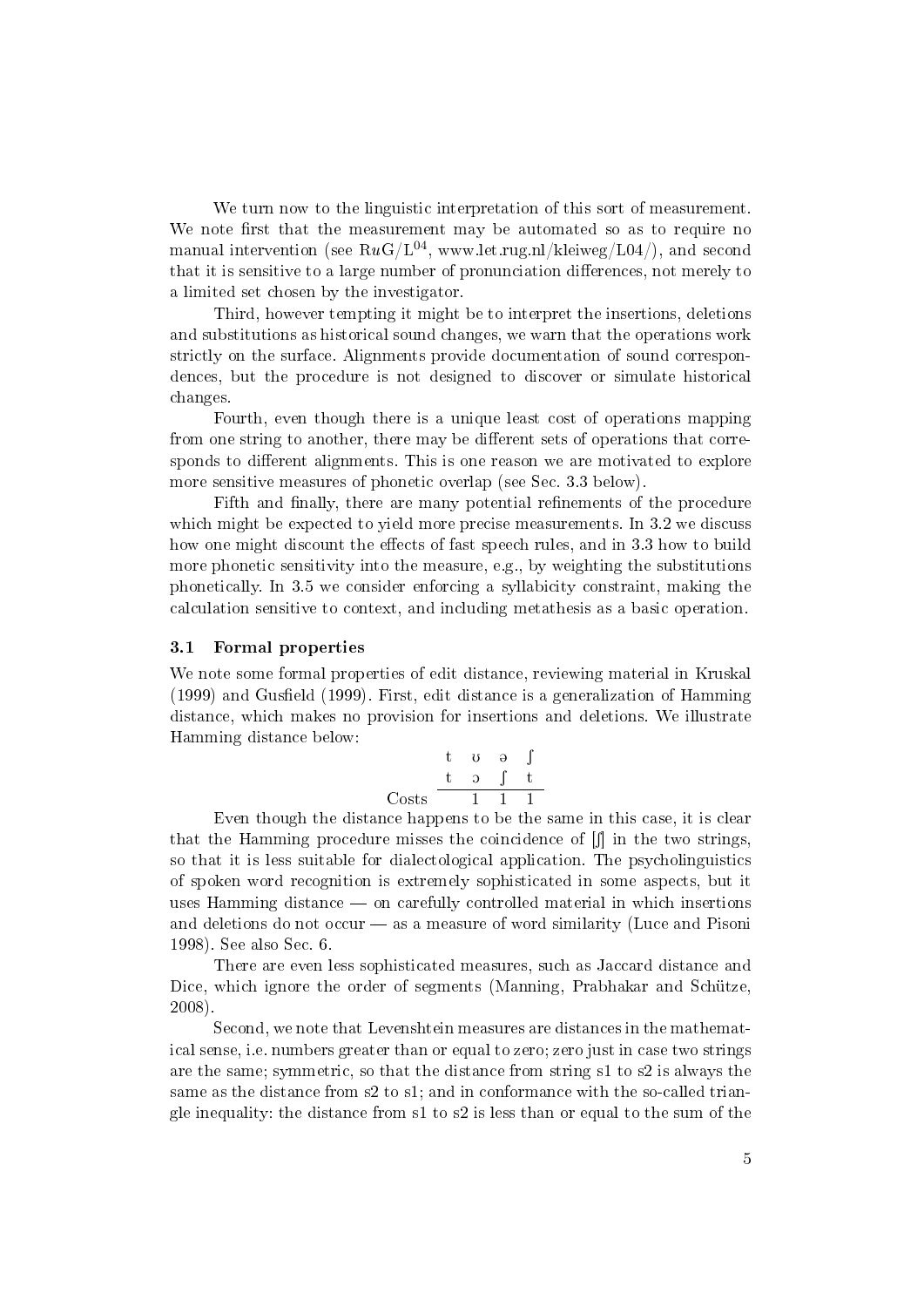distances from s1 to s3 and s3 to s2, for any string s3. The fact that the distances are symmetric makes them unsuitable for modeling some problems, for example, the CONFUSABILITY MATRICES phoneticians compile from how frequently one segment may be mistaken for another (Johnson, 2004, Chap.4). If one modeled confusability by similarity, implemented by edit distance on samples of the segments' spectrograms, the attempt would be limited by the inherent symmetry of edit distances.

#### 3.2 Herrgen-Schmidt Dialecticality Measures

Independent of the work on Levenshtein distance, Herrgen and Schmidt (1989) sketched a procedure for comparing pronunciations of entire words which has been applied in several projects and publications. Our presentation follows Lameli (2004: Chap.5).

The Herrgen-Schmitt procedure shares the motivation to evaluate a large sample of comparable pronunciations, and to include all the material in each word transcription rather than only selected differences. The procedure assumes feature-based descriptions of each segment, which are interpreted numerically. For example if there are four vowel heights, corresponding to [i], [e], [c] and [a], then the height difference between [i] and [e] is one, and that between [i] and [a] three. It is challenging to specify a segment distance table exhaustively (see Sec. 3.3 below), but Lameli completes the table successfully. The segment distance table, thus derived, is then used as the basis for calculating word differences, which are simply the sum of differences in aligned segments.

There are several unique aspects of this research line. First, the work focuses less on measuring dialect differences, more on measuring differences between a dialect on one hand and the standard language on the other. This reflects the interests of the researchers, but it also allows them to incorporate a second unique feature, a normalization with respect to fast-speech rules. The Herrgen-Schmidt procedure does not regard differences as genuine if they might have arisen through the application of a fast speech rule. For example German *Lippen* 'lips' may have a canonical standard pronunciation as ['lip.on], but it is pronounced in fast speech as ["lIp.m ]. Dialect pronunciations which elide the schwa and assimilate the final [n] should not be measured as differing from standard German. In unpublished work at Groningen we have experimented with implementing several fast-speech rules in standard German, measuring the distance of a dialectal form to each "allegro" variant, and then using the least value as the distance.

Third, Herrgen-Schmidt's rules are sensitive to small differences, but they also set maximal segment difference values so that word measurements are not overwhelmed by single-segment differences. Fourth, there is still no automatic procedure for applying Herrgen-Schmidt's dierence metric. This probably derives from detailed and complex rules for handling some special cases such as the German  $\sqrt{a}$  and foreign borrowings. This overview is too brief to review all of the details.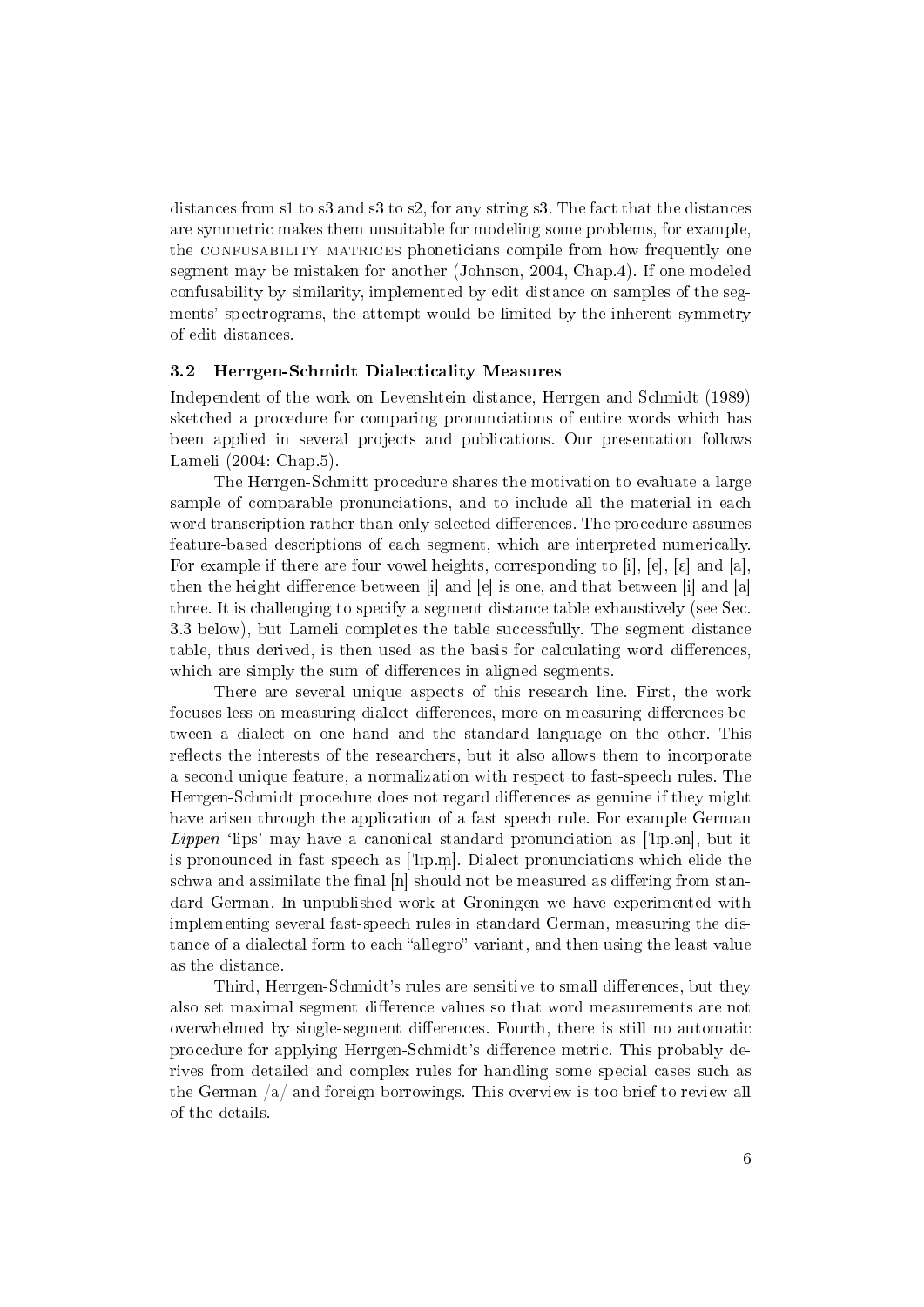#### 3.3 Segment Distances

It is linguistically natural to wish to incorporate more phonetic sensitivity into the string distance measure. After all, an English dialect with 'path as  $[pa\theta]$ is closer to one with  $[p\in\Theta]$  than to a third with  $[p\in\Theta]$ . There is also a technical reason for preferring more sensitive measures of segment difference, namely the wish to avoid multiple alignments. The more sensitive the phonetic measure, the less likely these are.

Accordingly, not only Herrgen-Schmidt (above), but also Kessler (1995), Nerbonne and Heeringa (1997), Kondrak (2002, Chap. 4.5) Heeringa (2004, Chap.34), McMahon, Heggarty, McMahon and Maguire (2007) and others have proceeded from segment distance tables, and, for the most part, have used the Levenshtein procedure sketched above. Heeringa (2004) devotes ninety pages to comparing segment distances derived from the feature system in The Sound Pattern of English (Chomsky and Halle, 1968), two different systems developed to score transcription quality, and, a fourth system Heeringa develops based on curve distance in canonical spectrograms. All of the systems allow for the representation of diphthongs, affricates, stress, length, syllabicity, and a wide range of secondary articulations. In the same spirit as the Herrgen-Schmidt maximal values for segment distances, Heeringa uses a logarithmic correction to limit the impact of differing segments, following Stevens's (1975) idea that psychophysical reactions scale logarithmically.

Heeringa found modestly superior analyses using spectrogram-based segment distance tables. See Sec. 5 and 6 below on comparing putative improvements, and see the appendix for one comparison of analyses based on phonetic features vs. the binary same/different distinction.

We note further that, given a table of segment distances, however derived (called ALPHABETIC WEIGHTS in Gusfield, 1999), the dynamic programming algorithm computing Levenshtein distance always returns the optimal alignment with respect to that table (Kruskal 1999: Sec.  $5$ , Gusfield 1999: 11.5), i.e. the alignment that minimizes the sum of the aligned segments' differences. We therefore say that the Levenshtein procedures "lifts" the segment distance table to a sequence distance measure. Heggarty et al. (2007) aim to align words with respect to etymological frames, which would seem to require moving from two-string alignments to the simultaneous alignment of three strings, but their procedure is not explained in detail (see Gusfield, 1999, Ch.14 on (difficult!) multiple string alignment).

#### 3.4 Other Related Work

Kessler (1995) first applied edit distance to dialect material. Like Herrgen-Schmidt he proceeded from a segment distance table, which he also compared to a binary scheme in which segments were either alike or different, concluding that the latter was superior. Kessler applied clustering to check whether the edit distances could delineate dialect areas. Nerbonne, Heeringa and Klei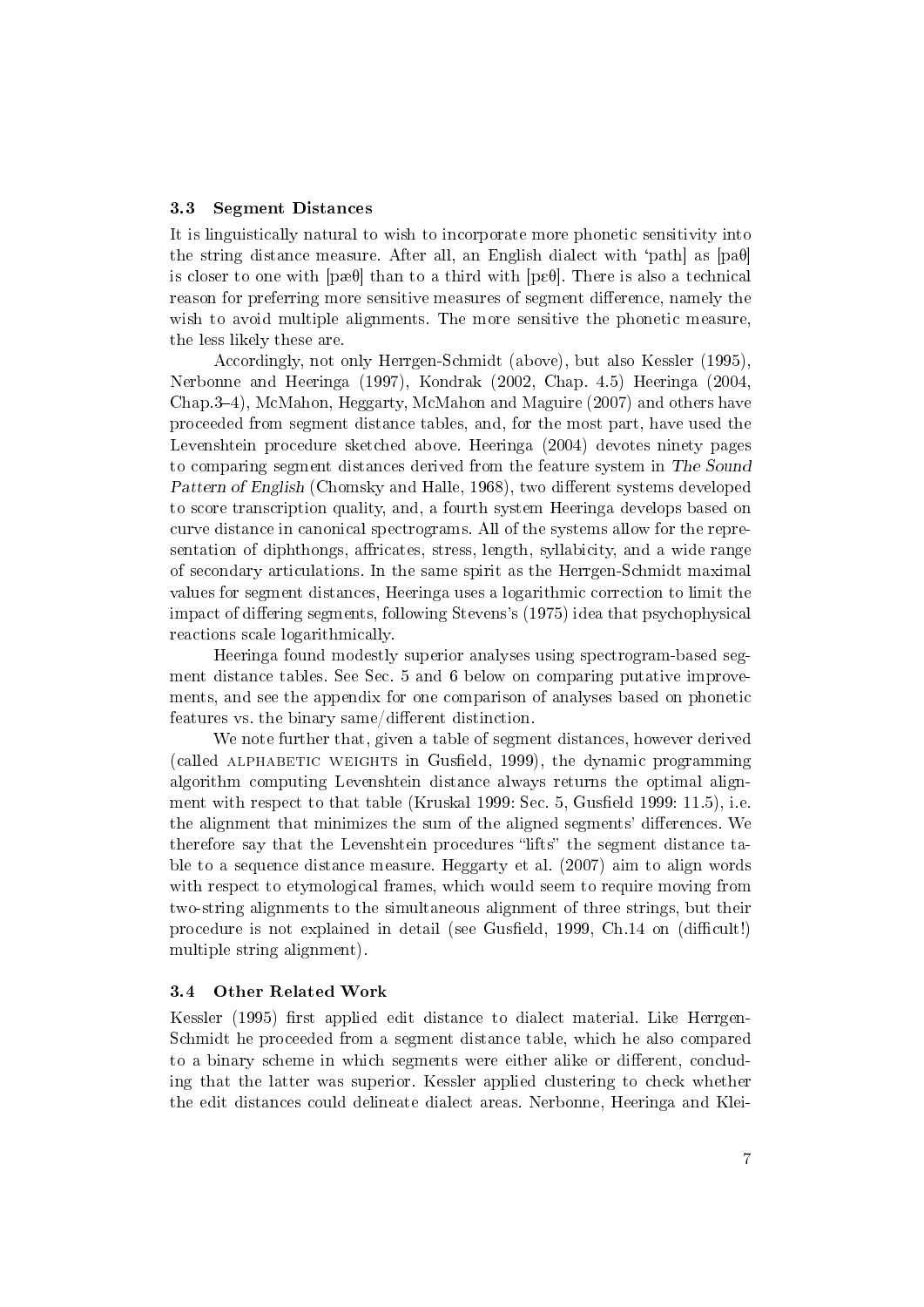weg (1999) followed with an analysis of Dutch and introduce multi-dimensional scaling (MDS) as a means of further analyzing the average pronunciation differences. Both clustering and MDS are illustrated in Sec. 4 below. Heeringa (2004) analyzed Norwegian and Dutch, comparing many options for phonetic representation (see Sec. 3.3 above), clustering and MDS. It is the most thorough treatment of the subject to-date. There are also analyses of German, Bulgarian, American English, Italian, Sardinian, Bantu, and some Indo-Iranian and Turkic varieties.

Kondrak (2002) modied edit distance to discount mismatches near the beginnings and ends of words and applied his algorithm to diachronic phonology, experimenting on Indo-European and Algonquian languages. By keeping track of frequent operations, he could detect regular sound correspondences and cognates. McMahon, Heggarty, McMahon and Maguire (2007) apply an alignment algorithm to English dialects and analyze results using phylogenetic algorithms designed to infer genealogical trees (or networks).

#### 3.5 Other refinements

The success of the techniques raises questions about its linguistic underpinnings, some of which we explore here. Early on, inspection of the alignments induced by the dynamic programming algorithm revealed alignments such as the following two:

| t və ∫                             |  | $t \sigma \theta \int$ |  |  |
|------------------------------------|--|------------------------|--|--|
| $t \quad \text{o} \quad f \quad t$ |  | $t$ of $t$             |  |  |

Each of these requires three operations, yielding distances of three, but intuitively the first violates a SYLLABICITY constraint by allowing the consonant  $\iiint$  to replace the vowel [a]. It is straightforward to enforce this constraint, and Heeringa, Kleiweg, Gooskens and Nerbonne (2006) claim that this yields superior analyses.

While almost all applications have ignored the context of sound correspondences, Heeringa et al. (2006) operationalize context by applying the algorithm not to single segments, but rather to bigrams, a standard technique for incorporating context in computational systems. Results were slightly, but consistently better.

There are also extensions of the Levenshtein procedure allowing metatheses (also known as 'swaps' or 'transpositions'). See Sankoff & Kruskal (1999:9ff, 212). Metatheses are rare in languages analyzed to-date, with Bulgarian a notable exception. Adding swaps to the dynamic programming algorithm can be quite difficult when segment distance tables are used (Wagner, 1999).

It has been straightforward to interpret STRESS as a vowel feature. Under this scheme the verb 'contract' [kan.'trækt] and the noun ['kon.trækt] differ at two positions, the vowels. Without special treatment, the words would have differed in the first vowel, but not in the second. Because TONE is at times not realized on single segments, but rather in complicated ways that depend on the sequence of syllables, it is less straightforward to incorporate tone into the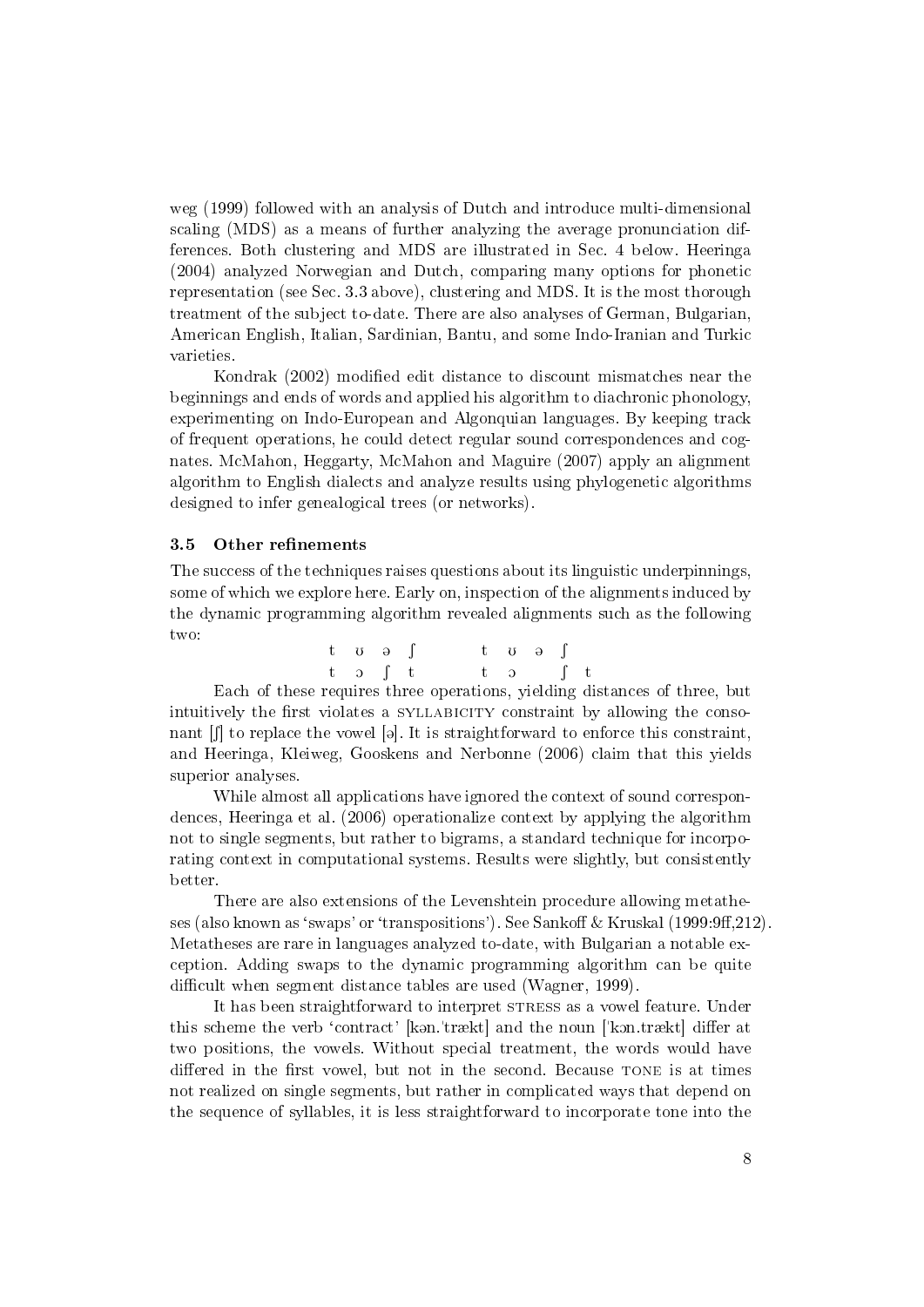distance measure in a general way. Gooskens and Heeringa (2006) contrast the three tone patterns of Norwegian and compare the degree to which perceptual distances can be predicted by prosodic differences as opposed to by segmental phonological differences measured using edit distance.

Finally, we should like to add that, although it is good scientific practice to prepare one's data carefully to eliminate potential confounds and "noise", it is not always practical. Fortunately, the procedures we sketch are robust enough to function well even on noisy data. The Dutch dialect source used by Heeringa (2004) was analyzed in two ways, once restricted to cognate words (allowing morphological differences, cf. 'dog' and 'doggy'), and once comparing all semantically similar words, including unrelated words (cf. `friend' and `buddy'). Given a 125 word sample, results correlate nearly perfectly  $(r = 0.98)$ . The replication on a Norwegian sample was slightly lower  $(r = 0.95, n = 58)$ .

We consider other potential refinements in Section 6 below, "Emerging Issues".

#### 4 Example

The Linguistic Atlas of the Middle and South Atlantic States (LAMSAS) comprises material collected on the Eastern seaboard of the U.S. from 1933 through 1974. The area extends from Northern Florida through New York state and includes all the intermediate states on the Atlantic, plus West Virginia. Our focus here is on the data collected by Guy Lowman in 1933-1936, roughly  $70\%$  of the total (see Fig.1 for a map). We focus only on Lowman's work to avoid confounds in field workers' techniques and/or transcriptions (Nerbonne and Kleiweg, 2003).

The data were obtained using a questionnaire in which respondents were asked how they expressed everyday things and events, e.g., "If the sun comes out after a rain, you say the weather is doing what?" (used to elicit 'clearing up', 'fairing off' and forty other dialectal variants. The LAMSAS material is publicly accessible for reanalysis (see http://us.english.uga.edu/lamsas/; Kretzschmar, 1994) and contains the responses of 1162 informants interviewed in 483 communities. The responses to 151 items are included in the web distribution, the basis for the work here. We analyze Lowman's data in what follows.

In Lowman's section of the database there are 92,537 transcriptions involving 1.3 million phonetic tokens collected from 363 locations, and 797 informants. There are, on average, 14.0 characters per string, which are parsed into 7.9 sound tokens (IPA segments, often with diacritic) per string. There are 1,677 unique sounds (combinations of base segments and various diacritics) and 1,132 unique vowel sounds alone. LAMSAS usefully contains both phonetic and orthographic transcriptions, allowing us to focus measurements on comparable material, ignoring lexical and morphological differences.

We implemented the LAMSAS feature system as a segmental basis (but see the Appendix for a comparison of the results based on a binary same/different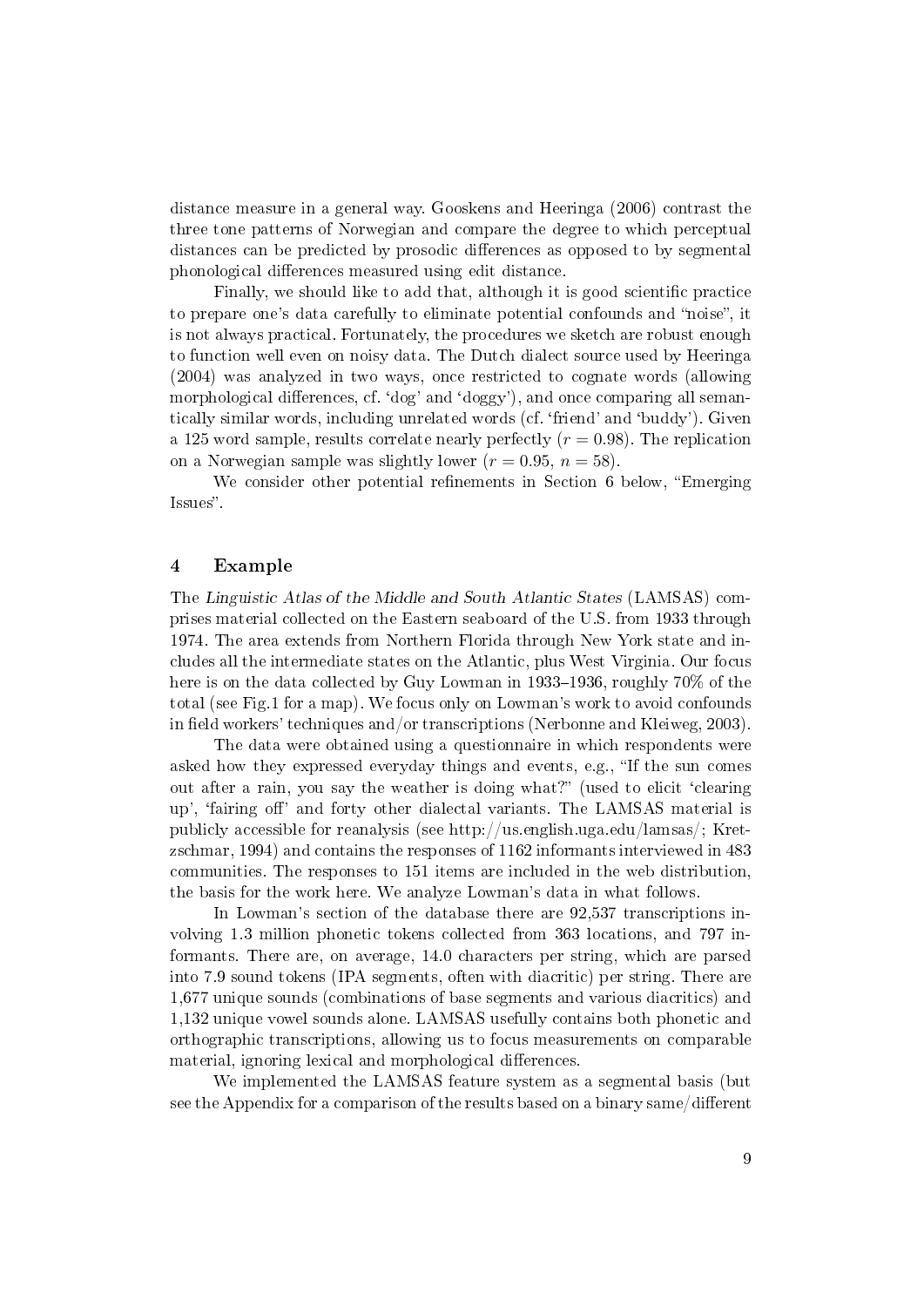distinction). We present the features for vowel system in the table below, and suppress discussion of the consonantal features in the interest of saving space. If one chooses to adopt an existing feature system, as we did, there arises the question of how to interpret the feature values numerically. Thus Kurath and Lowman distinguished ten different vowel advancement positions, and fifteen vowel heights, but we need to assign numbers to the positions if we are to use them to measure segment differences. The table below shows how we did this, allowing six as a maximum advancement difference and only three and a half as a maximum height difference. Wherever the values of one feature may differ more than those of another, the scheme in the table effectively weights the first feature more heavily. As just noted, advancement may differ by as much as 6, while rounding can not differ by more than one, so differences in advancement can count much more. Diacritics representing stress, rhotism, pharyngealization and devoicing were each capable of adding maximally one unit of difference, and intermediate differences, including those indicated by diacritics, were interpolated. The differential weightings of the features are given implicitly by the difference in feature's extreme values. The decision to make advancement count more heavily than height is based on the idea that a change in vowel advancement marks a dialect speaker more saliently than a difference in vowel height, but we concede that this decision is moot.

One vowel feature, 'direction' was not instantiated anywhere in the LAM-SAS database, so it is omitted from the table below, and Lowman and Kurath allow for six degrees of rounding, which we simplified to five when we found only five levels distinguished in the data.

|               | $10.10$ To $10.010$ and $10.010$ and $10.010$ and $10.000$        |  |  |  |  |
|---------------|-------------------------------------------------------------------|--|--|--|--|
| Vowel Feature | Possible Values                                                   |  |  |  |  |
| v-advanced    | $-3, -2, -1, 0, 0.4, 1, 1.4, 2, 2.4, 3$                           |  |  |  |  |
| $v$ -high     | $-1.75, -1.5, -1.25, -1, -0.75, -0.5, -0.25, 0, 0.25, 0.5, 0.75,$ |  |  |  |  |
|               | 1, 1.25, 1.5, 1.75                                                |  |  |  |  |
| v-rounded     | $-1, -0.5, 0, 0.5, 1$                                             |  |  |  |  |
| $v$ -long     | $-0.5, 0, 0.5, 1$                                                 |  |  |  |  |
| y-stress      | 0, 0.35, 0.7                                                      |  |  |  |  |
| v-nasal       | 0, 1                                                              |  |  |  |  |
| v-rhotic      | 0, 1                                                              |  |  |  |  |
| v-pharyng.    | 0, 1                                                              |  |  |  |  |
| v-voice       | 0, 1                                                              |  |  |  |  |

The feature names reflect their normal phonetic (articulatory) interpretation. The stress which is marked on a syllable is interpreted as a property of the vowel, which is why it appears in the Table above. Vowels receive either stress, secondary stress, or no stress. Vowels were interpreted as voiced except when explicitly marked as voiceless, in which case they bore the feature [-voice]. Lowman rarely added a diacritic indicating the pharyngealization of a vowel, which is interpreted by [v-pharyng.] feature where it occurs. Vowels written as superscripts (e.g., the second parts of laxing diphthongs) are not interpreted by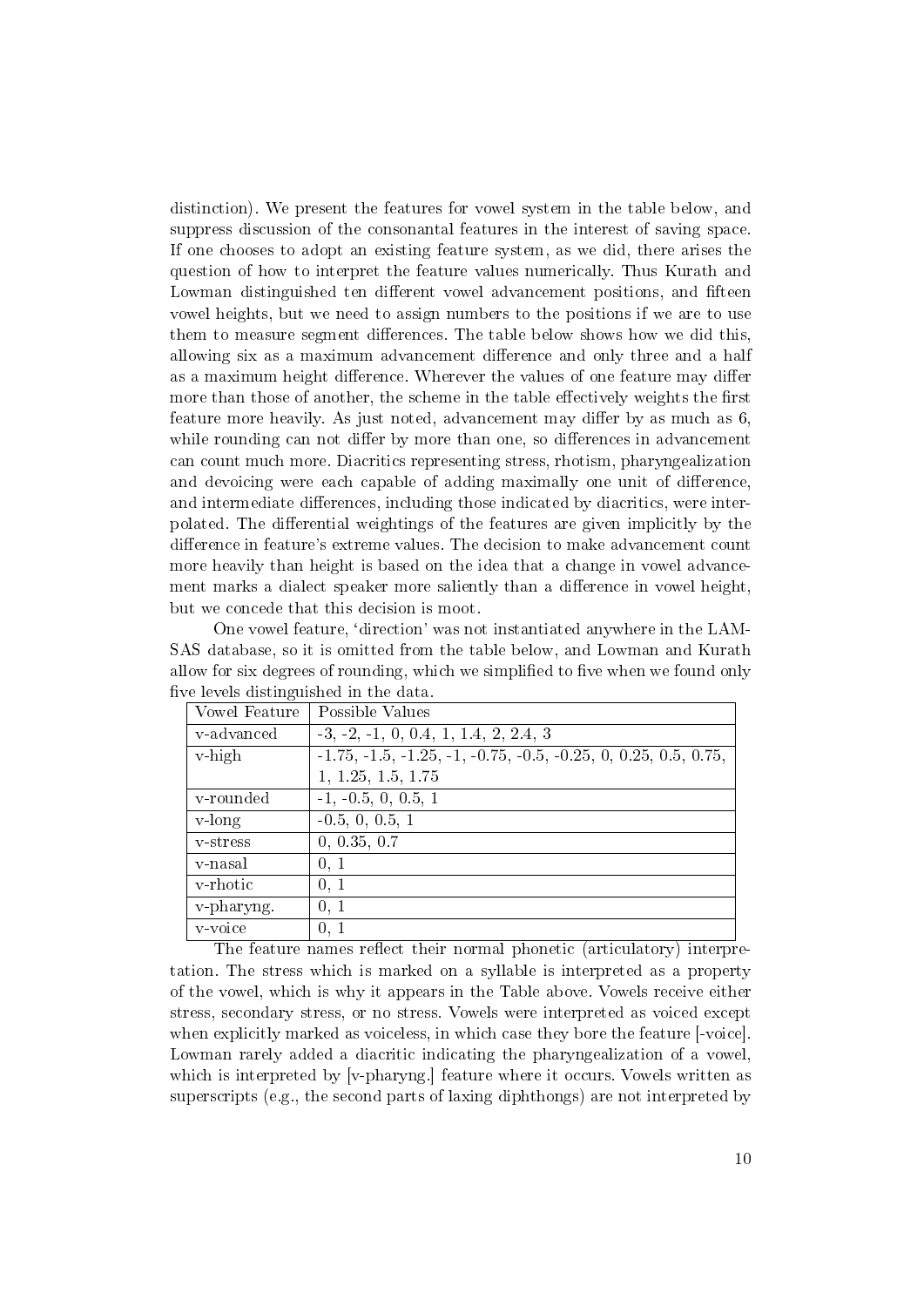a feature  $[\pm super]$  but rather through a weighting. Comparisons involving superscripted vowels count only 50% of what they would cost if the segments were not superscripted. The idea is naturally that such minor articulations contribute less to pronunciation difference.

We calculate the distance between two vowels first by simply summing the differences of all the feature values,  $\sum_{f}|f_v - f_{v'}|$ . In order to emphasize the importance of slight differences as opposed to larger ones, we work with the logarithm of that sum, as introduced above. Finally, we wish to work with a scale with a genuine zero:

$$
d(v, v') = \log(1 + \sum_{f} |f_v - f_{v'}|)
$$

We applied the unigram Levenshtein model using the segment distances just sketched, without any word-length normalization. We compared the pronunciations of each pair of sites in Lowman's data, using all of the words common to each pair. The result is a large pronunciation distance table, or MATRIX, providing a mean pronunciation distance for each pair of sites. As distances are symmetric, we ignore half of the cells in the table.

We turn now to the results, beginning with the dialect areas which emerge from the pronunciation comparison. They are detected via hierarchical clustering (Nerbonne, Kleiweg, Heeringa and Manni, 2008), a technique for recognizing groups in data, and are shown in Fig. 1.

Fig. 1 shows a map of the entire LAMSAS area, where the areas covered by field workers other than Lowman are shaded gray. Even though the clustering procedure worked only on a matrix of pronunciation distances, note that it detects geographically coherent areas, a first indication that the analysis is working. The dendrogram on the right shows that the major division in the data is between the two most southern subareas and the four northern ones, where the split runs to the south of the (northern) Virginia border; in the northern cluster, there is a second north-south split running through the north of Pennsylvania. This is a defensible subdivision of the LAMSAS speech area, even if it differs from Kurath and Lowman's opinion in failing to confirm their "midland" area, extending from western Pennsylvania southward along the Appalachian mountains.

Because the pronunciation distance is numerical, we can also apply multidimensional scaling (MDS) to our results to attempt to view it in a more simpli fied form. The result is found in Fig. 2. Heeringa  $(2004: Ch.6.2)$  explains MDS in more detail. We note only that MDS tries to place each site in a coordinate space of few dimensions. We use a three-dimensional solution which accounts for over 90% of the variation in the original distance table. If we map each of the dimensions in the three-dimensional solution to intensities of red, green and respectively blue, we obtain the map in Fig. 2.

The MDS analysis is striking for the prominently distinguished position of southeast Pennsylvania. The explanation for the area's unusual status is sug-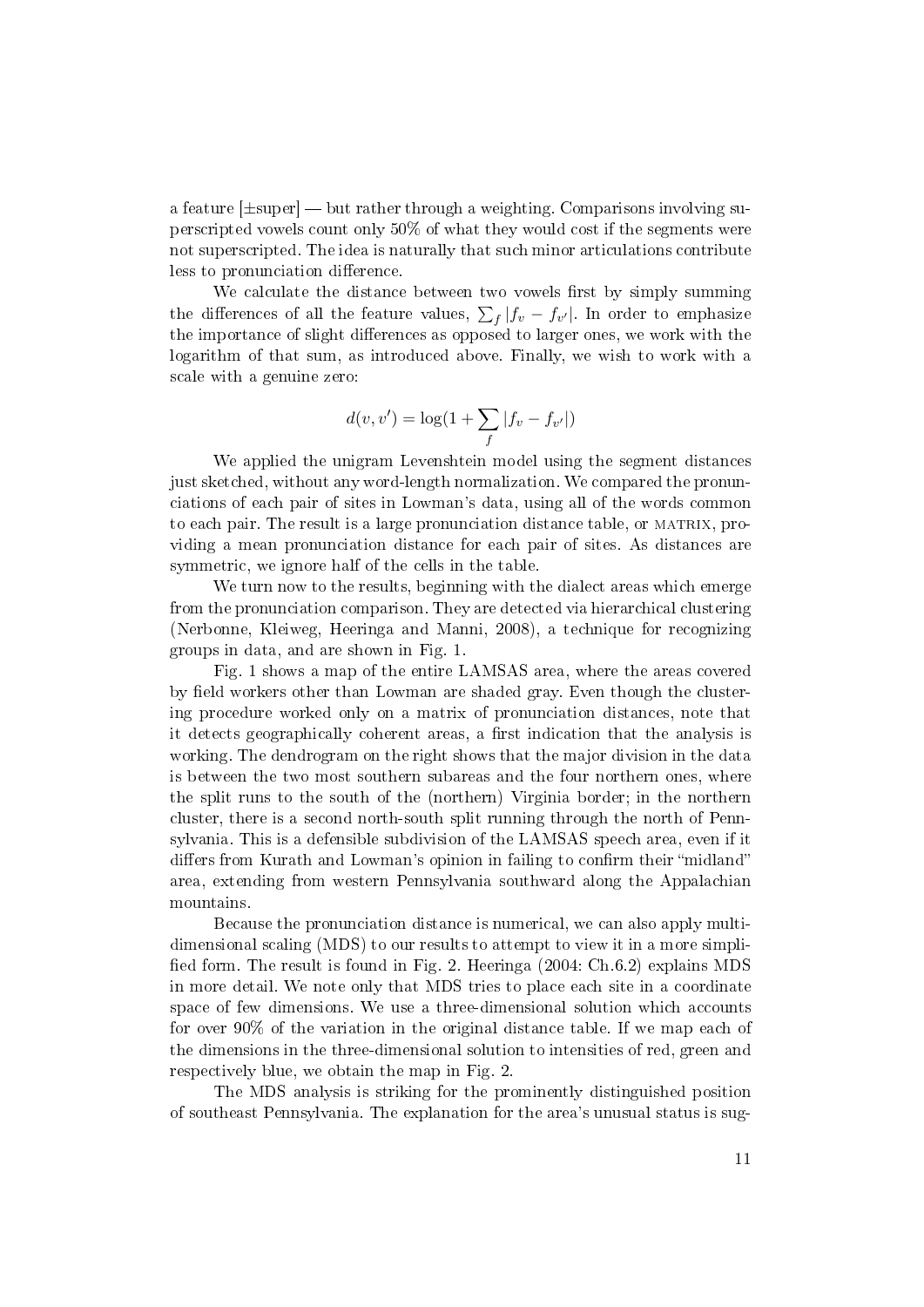

Figure 1: Left, the dialect areas emerging from the aggregated pronunciation difference measurements and right, the dendrogram, providing a key. See text for discussion.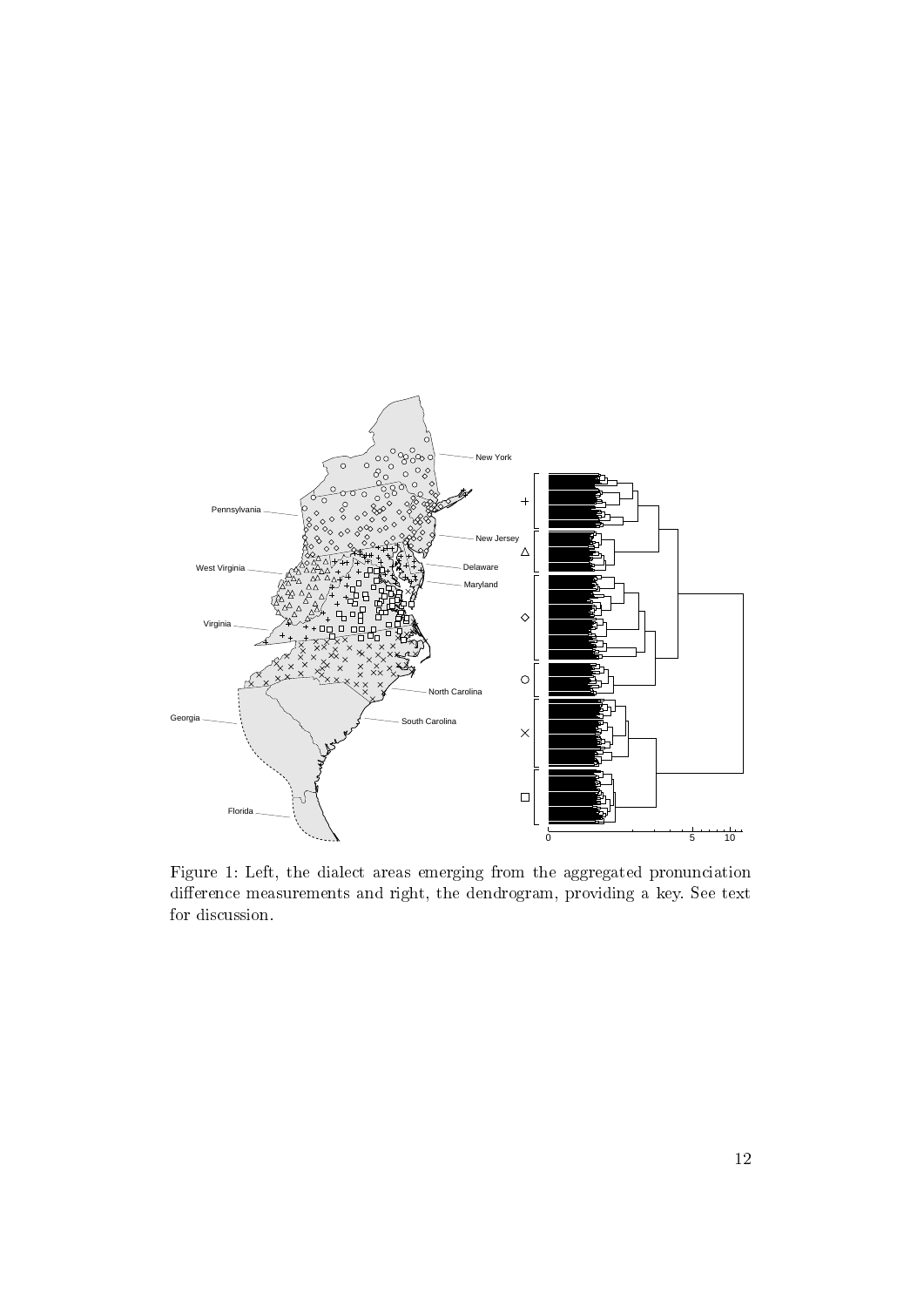

Figure 2: The three-dimensional MDS analysis of the pronunciation distances, rather better suited for portraying dialect continua. See text for discussion.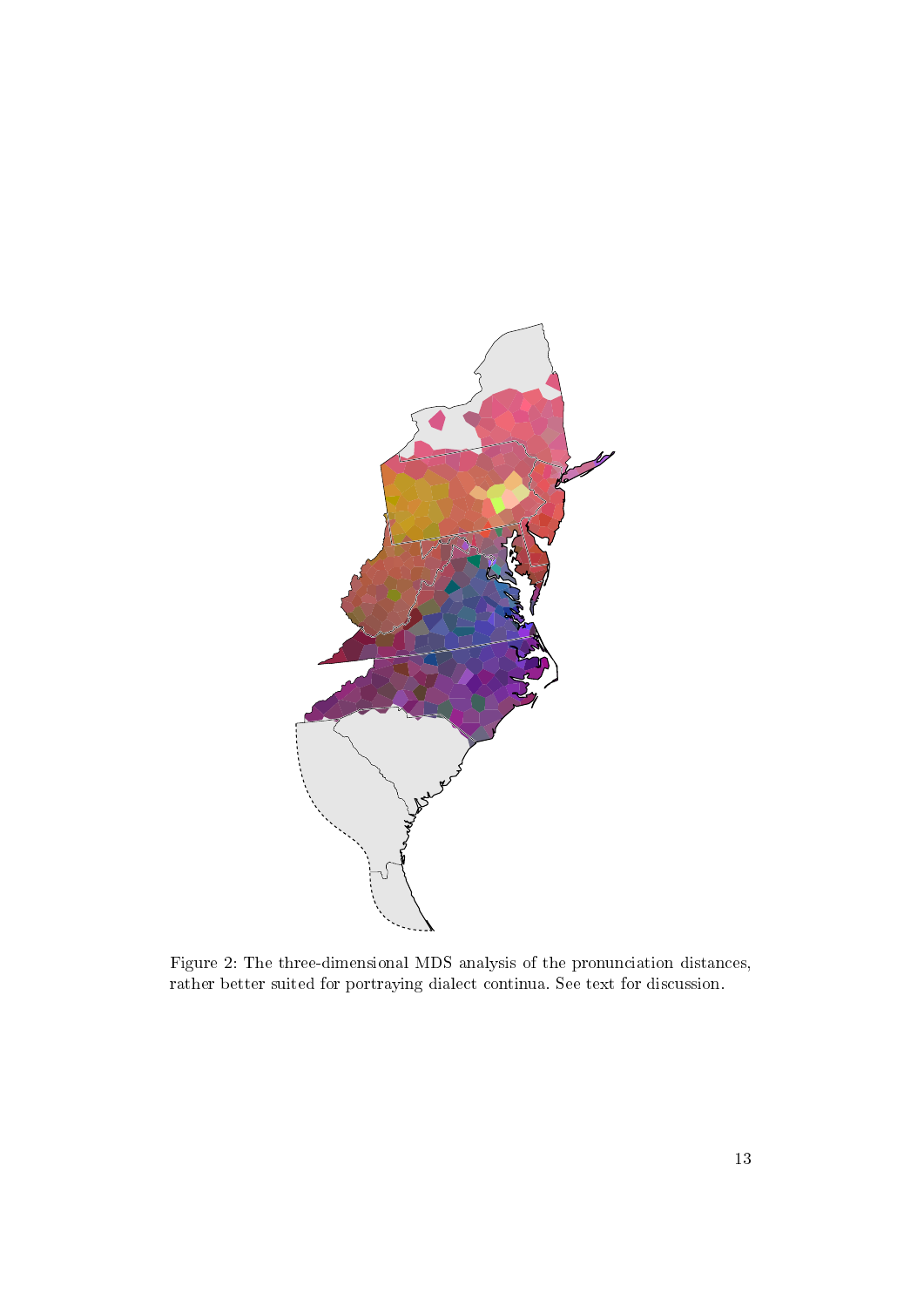gested in pronunciations such as  $[$ 't for t fol 'Georgia', where the devoiced syllable onsets (expected  $\left[\alpha\right]$ ) betray the German influence on the speakers interviewed  $(s$ peaker PA7C in Lancaster in fact spoke German as his first language).

Nerbonne (2006) traces which linguistic features contribute the most to the aggregate dialectal differences shown in the map, but focused on the four southernmost areas shown in Fig. 1. We focus on the most important distinctions here. Using factor analysis it could be shown that the different reductions of unstressed vowels,  $[\circ]$  vs.  $[I]$  (the latter including  $[i]$ ) in the unstressed closed syllables of words such as 'closet', 'kitchen', and 'Baltimore' (second syllable) are most strongly coherent among the collection sites. Closely aligned with this shift we noted that the same varieties which used the higher version of the reduced vowel  $\left([I]\right)$  also fronted the  $[u]$  to  $[u]$  in words such as 'St. Louis' and `Tuesday', likewise fronting the onset of the diphthong in the second syllable in 'Missouri'. Finally the  $[\mathfrak{d}/\mathfrak{a}]$  distinction in 'hog[pen]' and 'Florida' aligned well with  $[\Theta/I]$  distinction. Note that only the  $[\Theta/\alpha]$  distinction is phonemic in some varieties of American English, while the other two are subphonemic. The paper also examines several less prominent alternations, include (i) rhotic vs. nonrhotic pronunciations, where the latter varieties likewise demonstrate a lowering of [O] in words such as `forty' or `storm'; (ii) a contrast between raised and unraised [i] as the last syllable in 'Tuseday', 'foggy' and 'thirty'; (iii) another  $[\Theta / I]$  distinction, but this time in open syllables such as the final syllable in 'sofa', 'Georgia' and 'Russia'; (iv) the raising of  $[\varepsilon]$ , most extremely to  $[\iota]$ , e.g. in the first syllable in 'Tennessee' (in general before  $[n]$ ); and (v) fronted vs. nonfronted versions of the lax  $[v]$  in words such as 'wood' and 'good'. It is striking that the  $[aI/a]$  shibboleth was not among the most prominent distinctions.

Kurath & McDavid (1961) also discuss each of the features. The aggregate, dialectometric perspective adds the opportunity to quantify the importance of features, which Kurath and McDavid viewed cartographically.

#### 5 Evaluation

Above we criticized the traditional method for having little to say about which features and which features' distributions are important. This arises in traditional methodology because there are simply too many features, and thus too many distributions and isoglosses to choose from, leaving the method quite underdetermined. This problem arises in the evaluation of older methodology.

But it would be naïve to think that we make ourselves immune to methodological cares simply by aggregating. The problem of which features to choose we indeed avoid by obtaining a large, representative sample, preferably via the (standard) random selection (Bolognesi and Heeringa, 2005). But there remain many options in measuring pronunciation differences (see 3.3 and 3.5 above). Defining segment distances alone involves distinguishing about twenty features and five or so values per feature. In addition we may process unigrams or bi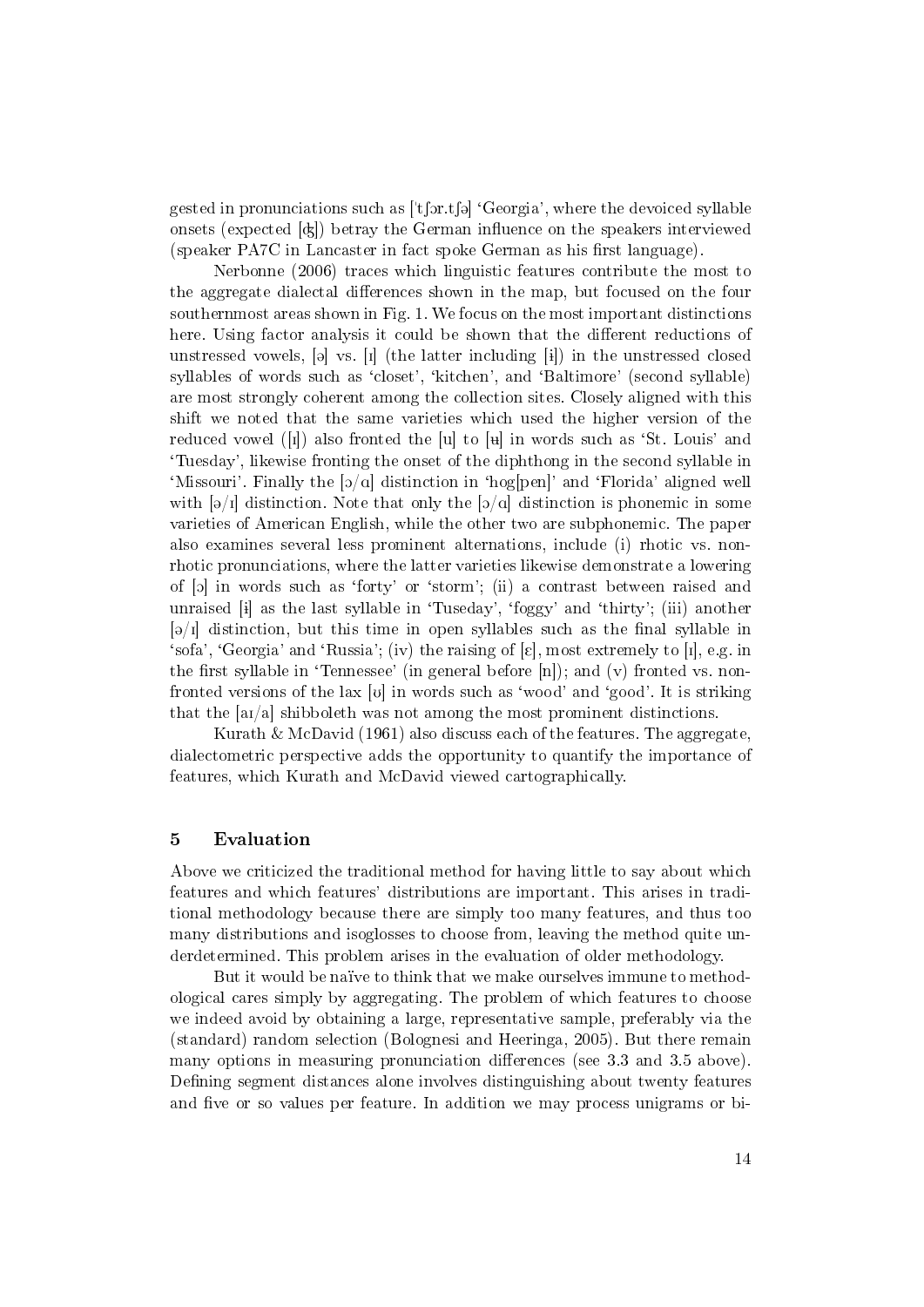grams, to treat diphthongs and/or affricates as one segment or two, to normalize based on word length or based on segment or word frequency, to aggregate feature differences via addition or via a Euclidean distance, ... The list is substantial, leading to the question: If we experiment extensively, and finally hit upon a pleasing analysis, have we attained substantial insights or have we been lucky due to the plethora of analytical options? This is our evaluation problem.

As we suggest by introducing the issue this way, we believe that the evaluation problem has always been present in dialectology, but it is more obviously present in complex systems involving measurements where many options are available to analysts. In the present discussion we consider only the problem of evaluating the pronunciation measurements, and ignore issues concerning further analysis, in particular those involving clustering.

Psychometrics divides these issues are into two sub-issues, consistency and VALIDITY. Consistent measurements tend to provide the same information. We are encouraged when measurements continue to function well when used on new data, a simple sort of consistency check. Cronbach's alpha is a more formal check on consistency (Nunnally,  $1978$ ). We first measure the inter-item correlation, e.g., between the word 'dog' and the word 'cat' by first obtaining two site  $\times$  site tables of pronunciation distances, one for 'dog' and another for 'cat'. We then calculate the correlation between the two tables, measuring, informally, the degree to which the two words provide the same indication of linguistic distance. We repeat this process for every pair of words in the sample (a time-consuming task), thereby obtaining the mean inter-item correlation. Fig. 3 below graphs Cronbach's alpha as a function of r, the mean inter-item correlation coefficient, and n, the number of items. Given a mean inter-item correlation, Cronbach's alpha indicates whether enough material is present in the sample. Nunnally (1978) suggests that 0.7 or 0.8 is a satisfactory level, and Cronbach's alpha  $= 0.97$  for the LAMSAS sample, indicating that the signal is very consistent, given the amount of material.

We emphasize that Cronbach's alpha depends on the data set being analyzed. In our experience 30-word sets normally show levels above 0.8, but new data, especially with low inter-item correlation, could differ.

We say that a measure is VALID if it measures what it purports to, and this leads immediately to more reflective questions about the goals of dialectology. We can claim to measure similarity in pronunciation, but similarity with respect to what? Our thinking has evolved on this. Assuming that expert opinion is well-founded, we once calculated the degree to which our analyses coincided (Heeringa, Nerbonne and Kleiweg, 2002). While this is worthwhile, still, if we are ambitious, we should like to improve on earlier expert opinion if possible. We now prefer to begin from the premise that one of the goals of dialectology is to characterize the signals of provenance normally present in speech. Naturally this begins with detecting those signals and then proceeds to investigate their structure. We speak of "signals" to emphasize that people should be able to receive them, and this leads immediately to the idea that we should validate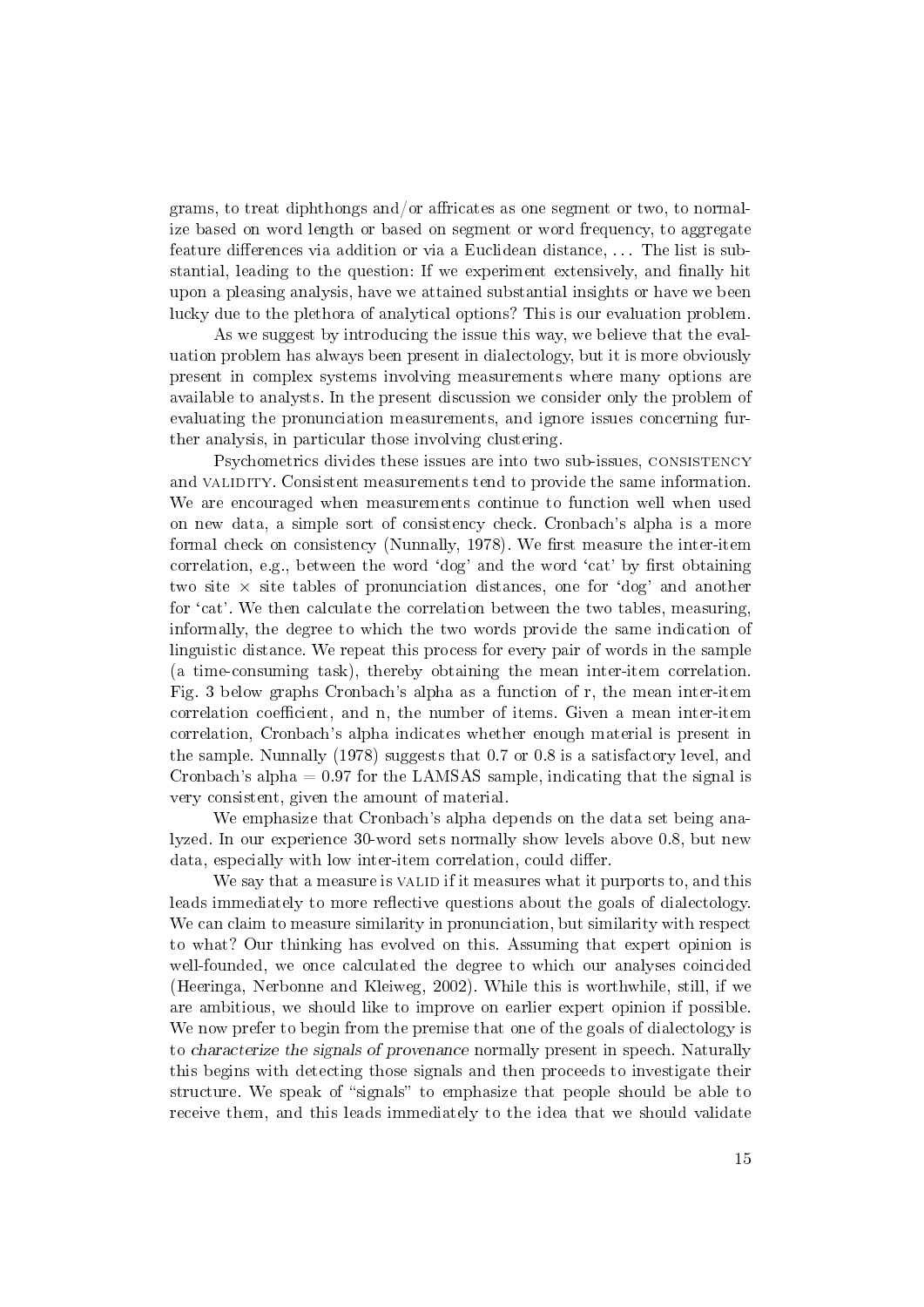

**Cronbach's Alpha**

Figure 3: Cronbach's alpha is a function of the inter-item correlation r (left axis), which measures whether different items are giving the same indication, and n (right axis), the sample size. It shows whether samples are large enough to provide consistent signals.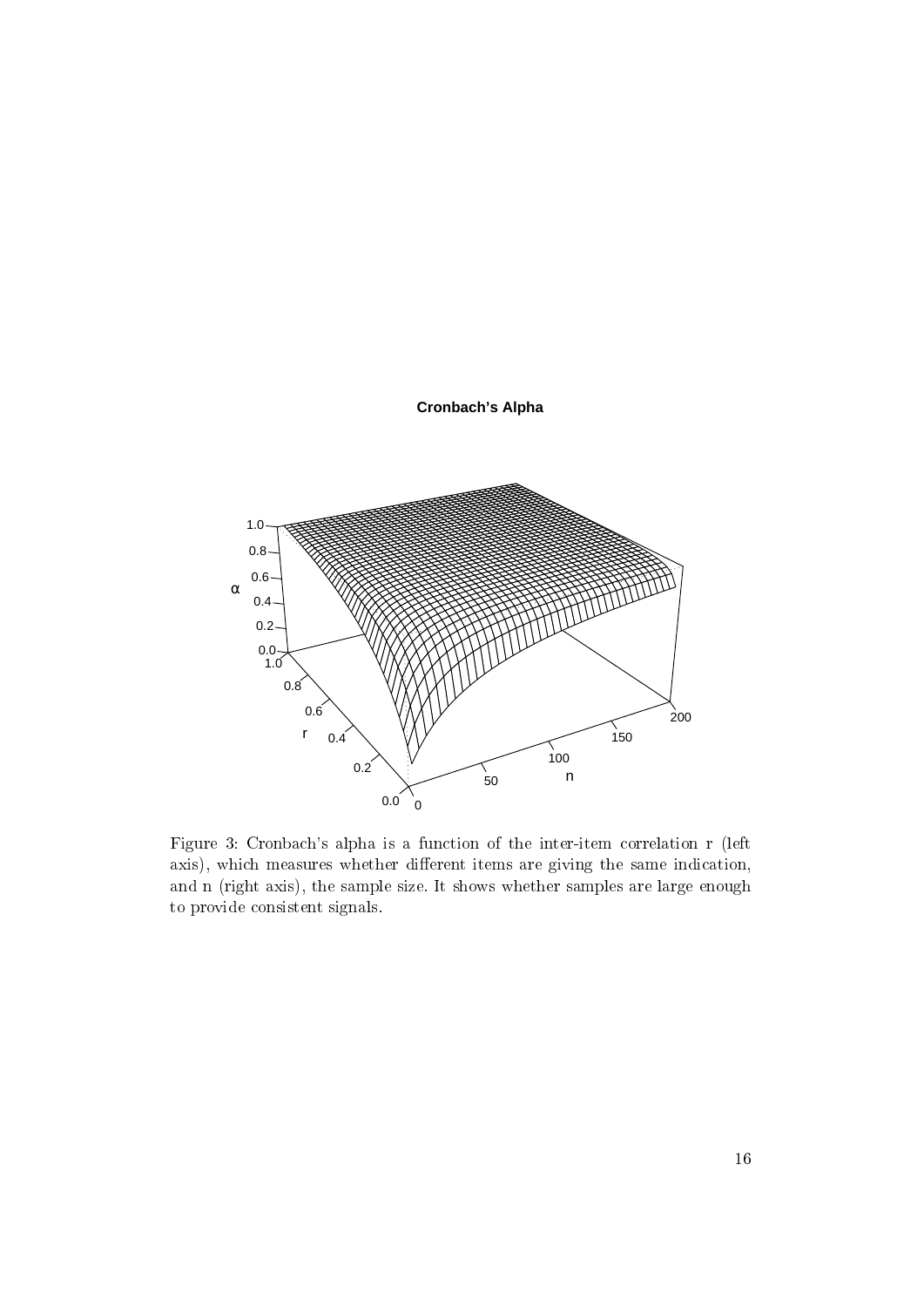our measurements by comparing them to dialect speakers' judgments.

Gooskens and Heeringa (2004) have developed this idea and made it operational. They analyzed Norwegian pronunciations along the lines sketched in Sec. 3 above, and they played recordings of the pronunciations to dialect speakers, who judged how similar the pronunciations were to their own. Gooskens and Heeringa then measured the correlation between the perceptual judgments and pronunciation distances  $(r = 0.7)$ . We have also applied this in comparing different versions of the pronunciation difference measure (Heeringa et al. 2006), and it seems the best way to validate the work independently. We should add that most analyses indicate that the various different versions of the pronunciation measure do not differ significantly when evaluated strictly. It is surprisingly difficult to demonstrate the superiority of the more discriminating systems.

# 6 Emerging Issues

If we are satised that pronunciation distance measures contribute valuably to the dialectologist's toolbox, then several opportunities arise, and several further tasks suggest themselves. Perhaps the most exciting opportunity is the chance to attempt to characterize the general relation between geographic and linguistic distance. Séguy (1971) shows that dialectometric distances grow sublinearly as a function of geography, a result which most studies have confirmed to-date. Nerbonne and Heeringa (2008) replicate Séguy's finding using Dutch data and argue that this contradicts Trudgill's well-known "gravity model". The present overview is too brief to go into further detail, but our argument made essential use of the measurement techniques presented here.

The success of the technique suggests that it should be possible to detect recent borrowings as those words that show an unexpectedly low distance given overall varietal distances, and it is exciting to consider what other cultural markers might be studied quantitatively to understand the degree to which linguistic variation behaves like other cultural traits. Finally, we wish to know the correlation of different linguistic levels — lexical, phonological and syntactic as signals of provenance.

There are also several points at which we feel the techniques presented here should be improved. It should be clear that we are not satisfied with the minor benefits that have been adduced for systems with segment distances. Linguistically we are quite certain that finer distinctions may be reliably drawn, and it is a puzzle as to why their benefit should be so hard to demonstration. Our current hypothesis is that the high level of aggregation may be hiding the benefits. It would also be sensible to explore the relation between dialect perception and other aspects of phonetics, asking whether and which traits they share (Wieling and Nerbonne, 2007). Finally, we look forward to the development of better techniques for identifying the major linguistic factors in aggregate comparison.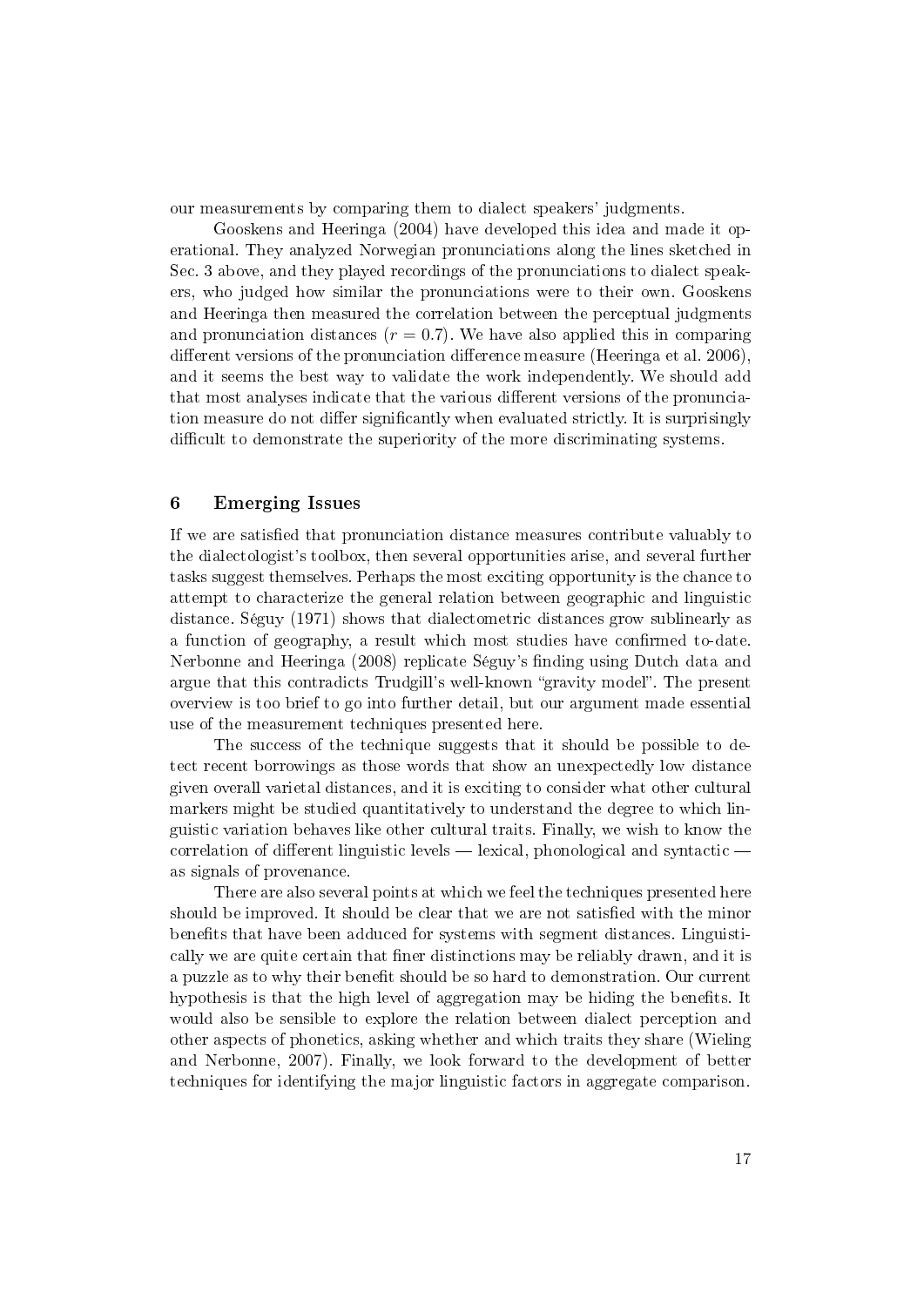### References

Alewijnse, Bart, John Nerbonne, Lolke van der Veen, and Franz Manni 2007 A Computational Analysis of Gabon Varieties. In: Petya Osenova et al. (ed.) Proceedings of the RANLP Workshop on Computational Phonology Workshop at the conference Recent Advances in Natural Language Processing. Borovetz. 3-12.

Bloomfield, Leonard 1933 Language. New York: Holt, Winehart and Winston.

- Bolognesi, Roberto and Wilbert Heeringa 2005 Sardegna fra tante linge. Il contatto linguistico in Sardgna dal Medioevo a oggi. Cagliari: Condaghes.
- Chomsky, Noam and Morris Halle 1968 The Sound Pattern of English. New York: Harper and Row.
- Goebl, Hans 1984 Dialektometrische Studien: Anhand italoromanischer, rätoromanischer und galloromanischer Sprachmaterialien aus AIS und ALF. 3 Vol. Tübingen: Max Niemeyer.
- Gooskens, Charlotte and Wilbert Heeringa 2004 Perceptive evaluation of Levenshtein dialect distance measurements using Norwegian dialect data. Language Variation and Change  $16(3)$ ,  $189-207$ .
- Gooskens, Charlotte and Wilbert Heeringa 2006 The Relative Contribution of Pronunciation, Lexical and Prosodic Differences to the Perceived Distances between Norwegian dialects. Literary and Linguistic Computing 21(4): 477 492.
- Gusfield, Dan 1999 Algorithms on Strings, Trees and Sequences. Computational Science and Computational Biology. Cambridge: Cambridge University Press. (11997)
- Heeringa, Wilbert 2004 Measuring Dialect Pronunciation Difference Using Levenshtein Distance. Ph.D. Diss., University of Groningen.
- Heeringa, Wilbert, John Nerbonne and Peter Kleiweg 2002 Validating Dialect Comparison Methods. In: Wolfgang Gaul and Gerd Ritter (eds.) Classification, Automation, and New Media. Proceedings of the 24th Annual Conference of the Gesellschaft für Klassifikation. Heidelberg: Springer. 445-452
- Heeringa, Wilbert, Peter Kleiweg, Charlotte Gooskens and John Nerbonne 2006 Evaluation of String Distance Algorithms for Dialectology. In: John Nerbonne and Erhard Hinrichs (eds.), Linguistic Distances, ACL Workshop held at ACL/COLING, Sydney, 51-62. Shroudsburg, PA: ACL.
- Herrgen, Joachim and Hans-Jürgen Schmidt 1989 Dialektalitätsareale und Dialektabbau. In Wolfgang Putschke, Werner Veith & Peter Wiesinger (eds.) Dialektgeographie und Dialektologie. Günter Bellman zum 60en Geburtstag von seinen Schülern und Freunden. Marburg: Elwert. 304346. (Deutsche Dialektgeographie, Vol.90)
- Johnson, Keith 2004 Acoustic and Auditory Phonetics. London: Blackwell (1st ed., 1997).
- Kondrak, Grzegorz 2002 Algorithms for Language Reconstruction. Ph.D. Diss., University of Toronto.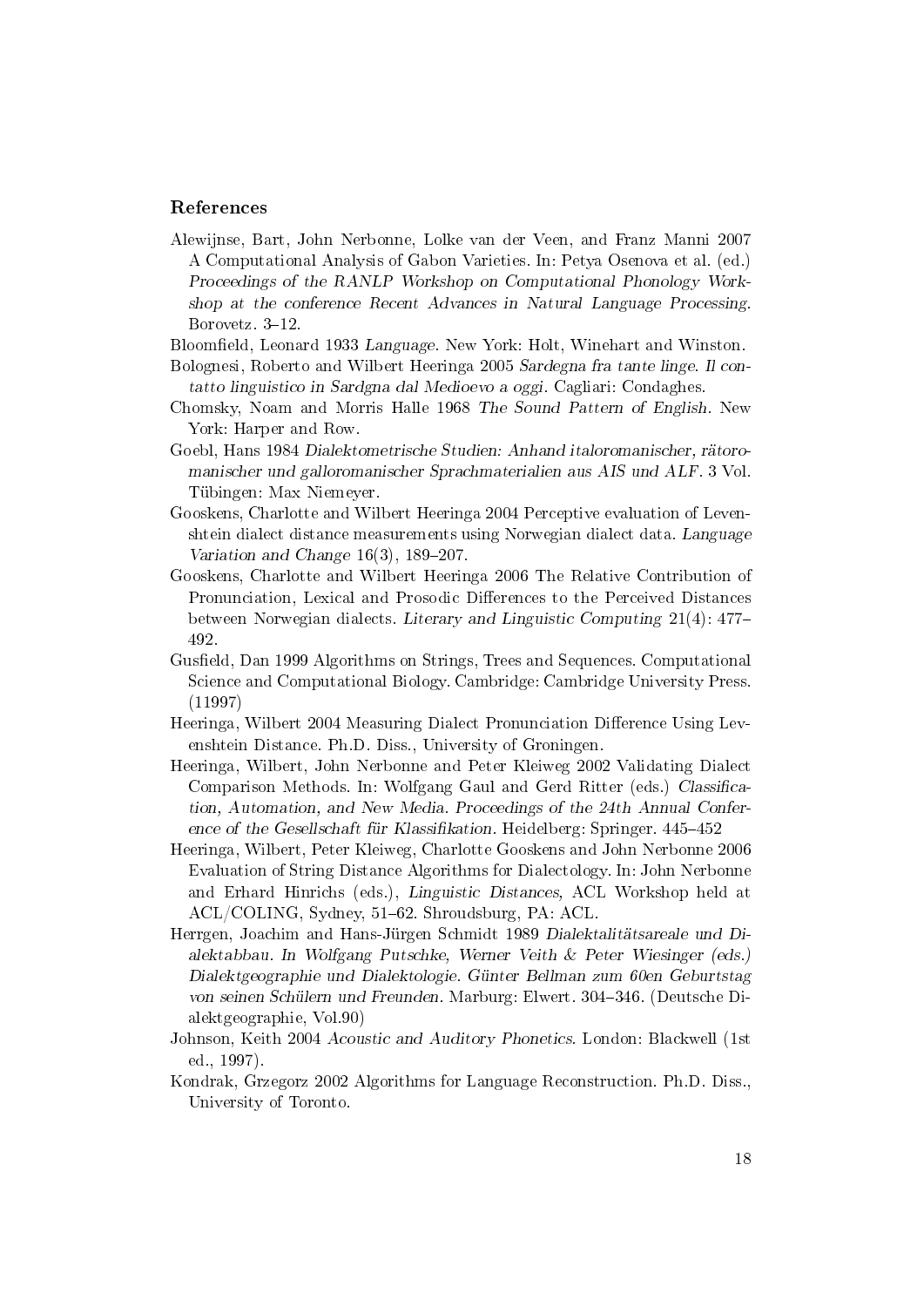- König, Werner 1994 dtv-Atlas zur deutschen Sprache. München: Deutscher Taschenbuchverlag. (1st ed. 1978).
- Kretzschmar, William, Jr. 1994 Handbook of the Linguistic Atlas of the Middle and South Atlantic States. Chicago: University of Chicago Press.
- Kruskal, Joseph 1999 An Overview of Sequence Comparison. In: David Sanko and Joseph Kruskal (eds.)  $1-44$ .
- Kurath, Hans and Raven McDavid 1961 The Pronunciation of English in the Atlantic States: Based upon the Collections of the Linguistic Atlas of the Eastern United States. Ann Arbor: University of Michigan Press.
- Lameli, Alfred 2004 Standard und Substandard. Regionalismen im diachronen Längschnitt. Wiesbaden: Franz Steiner Verlag. (ZDL Beiheft 128)
- Luce, Paul A., and David B. Pisoni 1998 Recognizing Spoken Words: The Neighborhood Activation Model. Ear and Hearing  $19(1)$ : 1-36.
- Manning, Christopher D., Prabhakar Raghavan, and Hinrich Schütze 2008 Introduction to Information Retrieval. Cambridge: Cambridge University Press.
- McMahon, April, Paul Heggarty, Robert McMahon and Warren Maguire 2007 The sound patterns of Englishes: Representing phonetic similarity. English Language and Linguistics  $11.1$   $113-142$ .
- Nerbonne, John 2006 Identifying Linguistic Structure in Aggregate Comparison. Literary and Linguistic Computing  $21(4)$ . 463-476.
- Nerbonne, John and Wilbert Heeringa 1997 Measuring Dialect Distance Phonetically In: John Coleman (ed.) Workshop on Computational Phonology. Special Interest Group of the Association for Computational Linguistics. Madrid,  $11-18$ .
- John Nerbonne and Wilbert Heeringa 2007 Geographic Distributions of Linguistic Variation Reflect Dynamics of Differentiation. In: Sam Featherston and Wolfgang Sternefeld (eds.) Roots: Linguistics in Search of its Evidential Base Berlin: Mouton De Gruyter. 267-297
- Nerbonne, John, Wilbert Heeringa and Peter Kleiweg 1999 Edit Distance and Dialect Proximity. In: David Sankoff and Joseph Kruskal (eds.), v-xv.
- Nerbonne, John and Peter Kleiweg 2003 Lexical Distance in LAMSAS. Computers and the Humanities  $37(3)$ ,  $339-357$ .
- Nerbonne, John and Peter Kleiweg 2007 Toward a Dialectological Yardstick. Journal of Quantitative Linguistics.  $14(2-3)$ : 148-166.
- John Nerbonne, Peter Kleiweg, Wilbert Heeringa and Franz Manni 2008 Projecting Dialect Differences to Geography: Bootstrap Clustering vs. Noisy Clustering. In: Christine Preisach, Lars Schmidt-Thieme, Hans Burkhardt & Reinhold Decker (eds.) Data Analysis, Machine Learning, and Applications. Proc. of the 31st Annual Meeting of the German Classification Society. Berlin: Springer. 647–654. (Studies in Classification, Data Analysis, and Knowledge Organization)

Nunnally, Jum C. 1978 Psychometric Theory. New York: McGraw-Hill.

Proki¢, Jelena 2007 Identifying Linguistic Structure in a Quantitative Analysis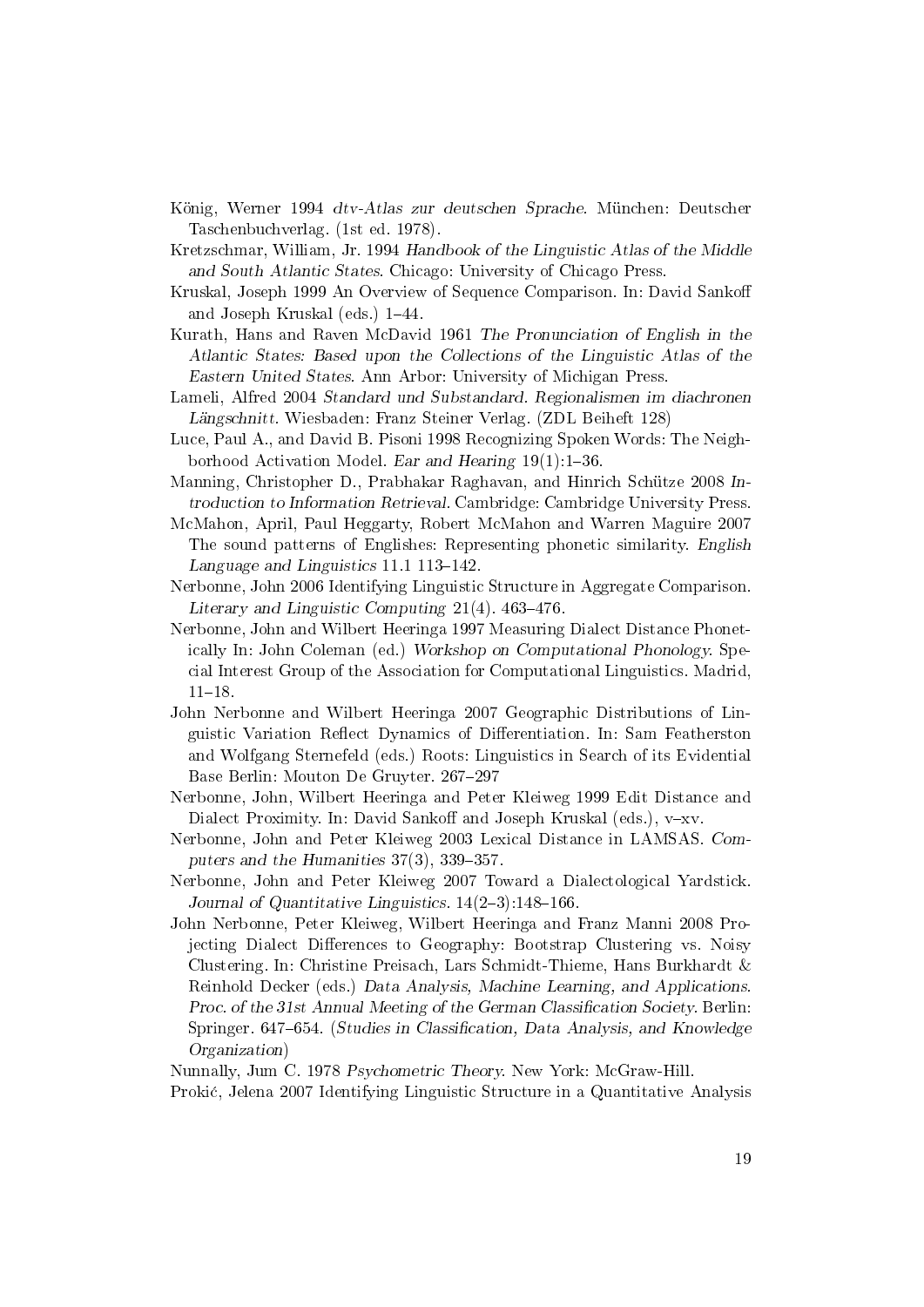of Dialect Pronunciation. Proceedings of the ACL 2007 Student Research Workshop, Prague. 61–66.

- Sankoff, David and Joseph Kruskal (eds.) 1999 Time Warps, String Edits and Macromolecules: The Theory and Practice of Sequence Comparison. Stanford: CSLI. (1st ed., 1983)
- Séguy, Jean 1971 La relation entre la distance spatiale et la distance lexicale. Revue de Linguistique Romane 35: 335-357.
- Séguy, Jean 1973 La dialectométrie dans l'Atlas linguistique de Gascogne. Revue de Linguistique Romane  $37: 1-24$ .
- Stevens, S. Smith 1975 Psychophysics: Introduction to its Perceptual, Neural and Social Prospects. New York: John Wiley.
- Vieregge, Wilhelm H., Rietveld, Antonius C. M., and Jansen, C. I. E. 1984 A distinctive feature based system for the evaluation of segmental transcription in Dutch. In Van den Broecke, M. P. R. and Cohen, A., editors, Proceedings of the  $10^{th}$  International Congress of Phonetic Sciences, pages 654–659, Dordrecht: Foris.
- Wagner, Robert A. 1999 On the complexity of the string-to-string correction problem. In David Sankoff & Joseph Kruskal (eds.),  $215-235$ .
- Wieling, Martijn and John Nerbonne 2007 Dialect Pronunciation Comparison and Spoken Word Recognition In Petya Osenova et al. (eds.) Proceedings of the RANLP Workshop on Computational Phonology, workshop at Recent Advances in Natural Language Processing, Borovetz, 71-78.

# Appendix

In this appendix we compare the feature-based measurements in Sec. 4 to measurements based on the binary same/different distinction. In both the featurebased and the binary system we set the distance between vowels and consonants to be prohibitively high, effectively enforcing the syllabicity constraint noted in the text.